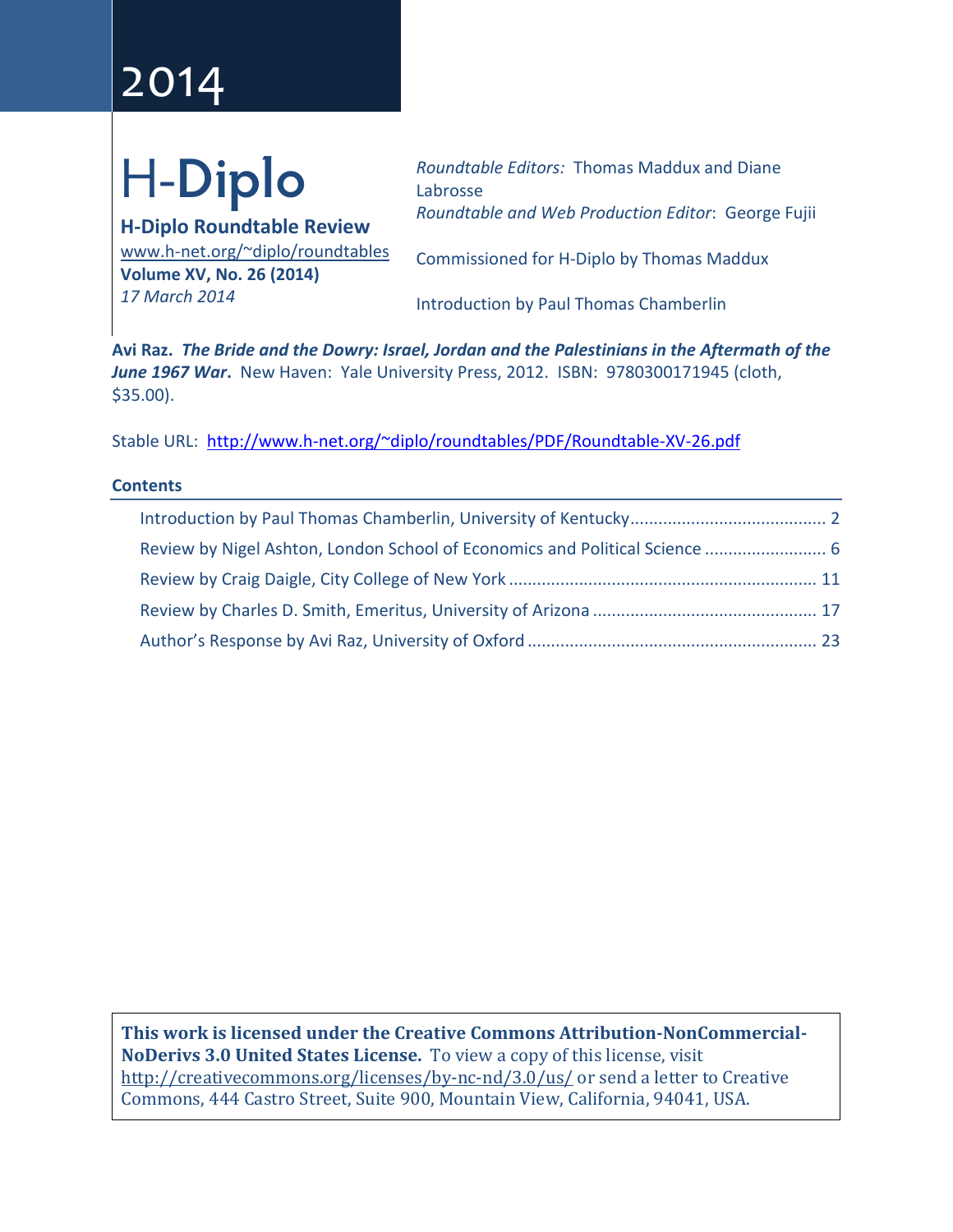# <span id="page-1-0"></span>**Introduction by Paul Thomas Chamberlin, University of Kentucky**

 $\blacksquare$  n June 1967, Israel launched a devastating attack against the Egyptian and Syrian air forces, opening a six-day war that would reshape the political contours of the modern  $\blacktriangle$  Middle East. In the course of the conflict, Israel took possession of the Sinai Peninsula, If Julie 1907, islaer launched a devastating attack against the Egyptian and Syrian and<br>forces, opening a six-day war that would reshape the political contours of the modern<br>Middle East. In the course of the conflict, Isra vacated the Sinai, their government remains in de facto possession of these other territories against numerous calls for their return to Arab control. Today, Jerusalem and the West Bank sit at the very heart of the Arab-Israeli dispute, a conflict that many commentators identify as a central cause of political unrest in the wider region.

The orthodox narrative of the Arab-Israeli Conflict following the 1967 War reads something like this: after having defended itself from an imminent attack from the Arab states in the summer of 1967, Israel gained control of the West Bank, the Gaza Strip, the Golan Heights, and the Sinai Peninsula. Israeli leaders hoped to trade this territory for final and lasting guarantees of peace from its neighbors, but they were disappointed. Rather than willing partners in peace, Israel found only enemies among the surrounding Arab populations. In this version, Israel appeared as the reasonable party that sought nothing more than the chance to live in peace; the Arab states – along with the Palestinians – appeared as aggressive, irrational actors dedicated to the destruction of the Jewish state. Israeli Foreign Minister Abba Eban's quip that 'the Arabs never miss an opportunity to miss an opportunity' seemed to apply. Deprived of serious and responsible negotiating partners, Israel had no choice but to maintain control of the occupied territories.

Arab scholars have long challenged this version of events, but they were too often dismissed as partisans and their works rarely made a major impact in the English-speaking world. Area studies specialists also contested this interpretation, but their publications remained confined to academic circles. Beginning in the 1980s, a wave of revisionist historians emerged in Israel who also contested this orthodox narrative. The so-called New Historians reversed the conventional interpretation to argue that it was the Israelis who were most often the aggressors while the Arab states and the Palestinians sought peace, in some form or another. Israel's wars had not been defensive in nature, rather, they had been aggressive and at times expansionist. Far from being an accident, the 46-year occupation of the West Bank and the ongoing construction of armed settlements represented an imperial project. If orthodox scholars had popular opinion on their side – at least in the United States – the revisionists had documents to support their claims. Israel's record of invading neighboring states in 1956, 1967, 1978, 1982, and 2006, as well as the continuing occupation of the West Bank and Golan Heights, also seemed to support the revisionist interpretation. Not unlike their counterparts in U.S. foreign relations history, the New Historians tended to follow the 30 year rule in their research – tackling major topics and events three to four decades after their occurrence as they kept pace with the state of declassification.

In his new book, *The Bride and the Dowry,* Avi Raz ventures into the post-1967 period, offering a significant contribution to the revisionist literature. Based on extensive research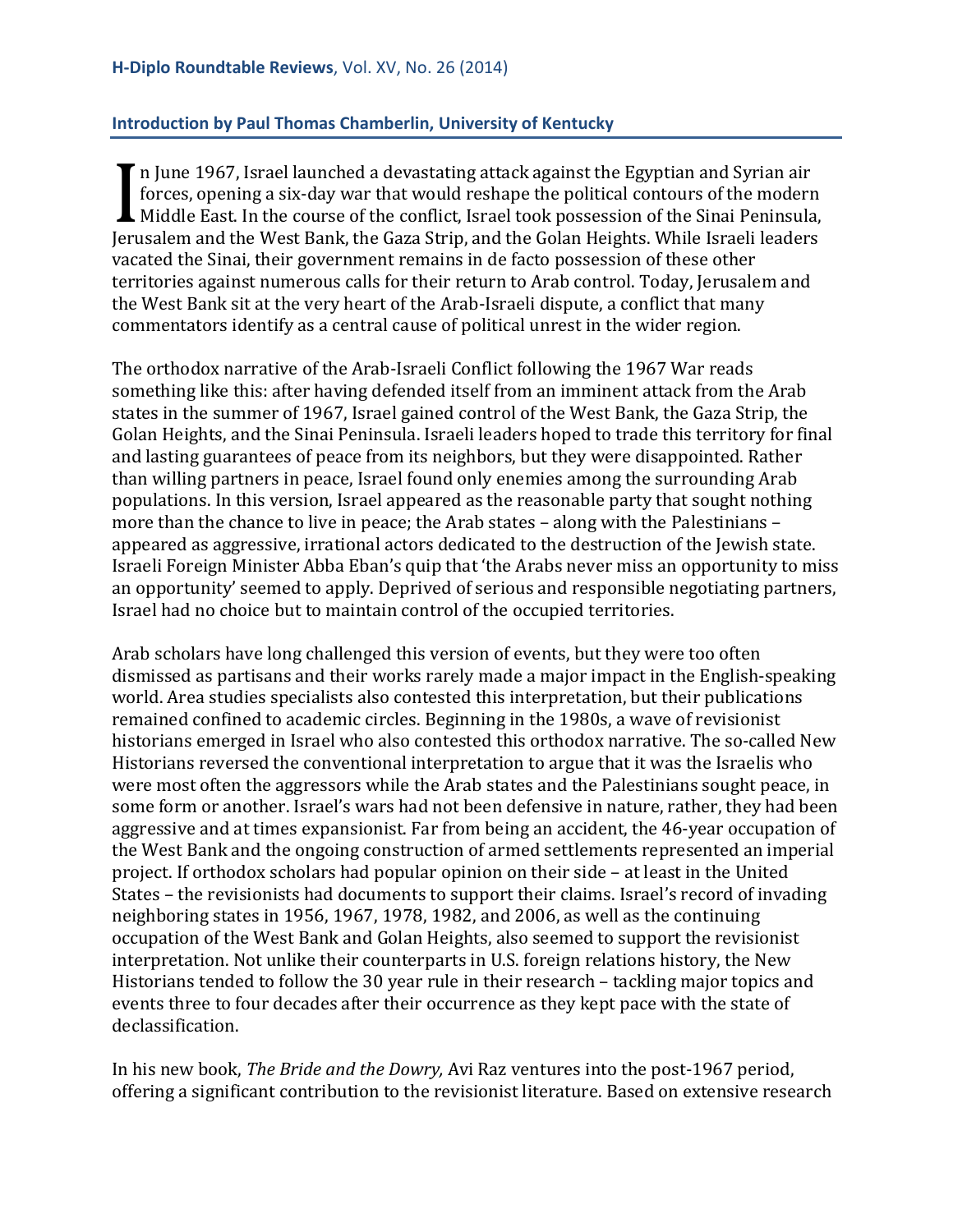in Israeli archives, Raz presents a damning appraisal of Israeli policy in the aftermath of the June War: Israeli leaders never sought peace – rather, they sought control of the West Bank. Peace overtures to Jordan and the Palestinians were nothing more than an elaborate deception engineered to convince the U.S. government – which controlled the flow of military equipment to Israel – that Israeli leaders were sincere in their quest for peace with their neighbors. Raz thus concludes that, contrary to Eban's observation, it was "the Israelis, who persistently and deliberately squandered every opportunity for a settlement" (284). This represents a damning critique of Israeli policy that turns the orthodox narrative of Israeli foreign relations on its head and helps to explain why, nearly a half-century after they first seized the West Bank, Israeli forces still control the disputed territory.

The reviews in this roundtable reflect the controversial nature of scholarship on Israeli-Arab relations. Charles Smith commends Raz for his "exhaustive research" in Israeli archives and offers a succinct précis of the book: "Essentially, the government of Levi Eshkol wanted to keep the 'dowry,' the West Bank which Israelis considered part of the land of Israel, but without the 'bride,' the Palestinians who inhabited that land." To do this, the government of Israel employed "deceitful" and "duplicitous" tactics in order to maintain its occupation of internationally recognized Arab territory "without antagonizing its protector, the United States." Smith is persuaded by Raz's interpretation: "I find his arguments convincing and he is to be congratulated for the depth and extent of his research, which opens a new and crucial window on Israeli policymaking in the aftermath of the 1967 War."

Like Smith, Nigel Ashton considers Raz's book to be rooted in "copious" research. By mining Israeli state archives, the author has written perhaps the best-documented account of Israeli policymaking in the wake of the 1967 War. "Anyone who still believes the myth that Israel sought peace in the aftermath of the 1967 war, but that there was no willing Arab partner with whom to negotiate," he writes, "should read *The Bride and the Dowry.*" Ashton believes that Raz is right to find fault in Israeli decision-making. "Of course some readers may come to the conclusion that Raz is too critical of Israeli policy-makers," he notes. "But to my mind at least, his conclusions are well grounded. Sometimes, a spade has to be called a spade."

Craig Daigle, in contrast, is more critical of Raz's book. "Although this is a substantial piece of scholarship based on a meticulous use of multi-archival sources…*The Bride and the Dowry* does not often come across as an objective piece of history. Rather, from the outset Raz appears angry and indignant over Israeli policy and at times acts as a prosecutor trying to hold Israeli leaders accountable for their failure to resolve the Palestinian issue during this period." Daigle contends that, "at virtually no point in this book is Israeli decisionmaking presented as reasonable." He judges the tone of the book to be "angry" and regrets that the author "sometimes resorts to accusations and heated rhetoric." The book "should be read with some caution," he warns, "in terms of the author's accusatory tone when he writes on the nature of Israeli decision-making." Nevertheless, Daigle concludes that *The Bride and the Dowry* is "a valuable piece of historical scholarship."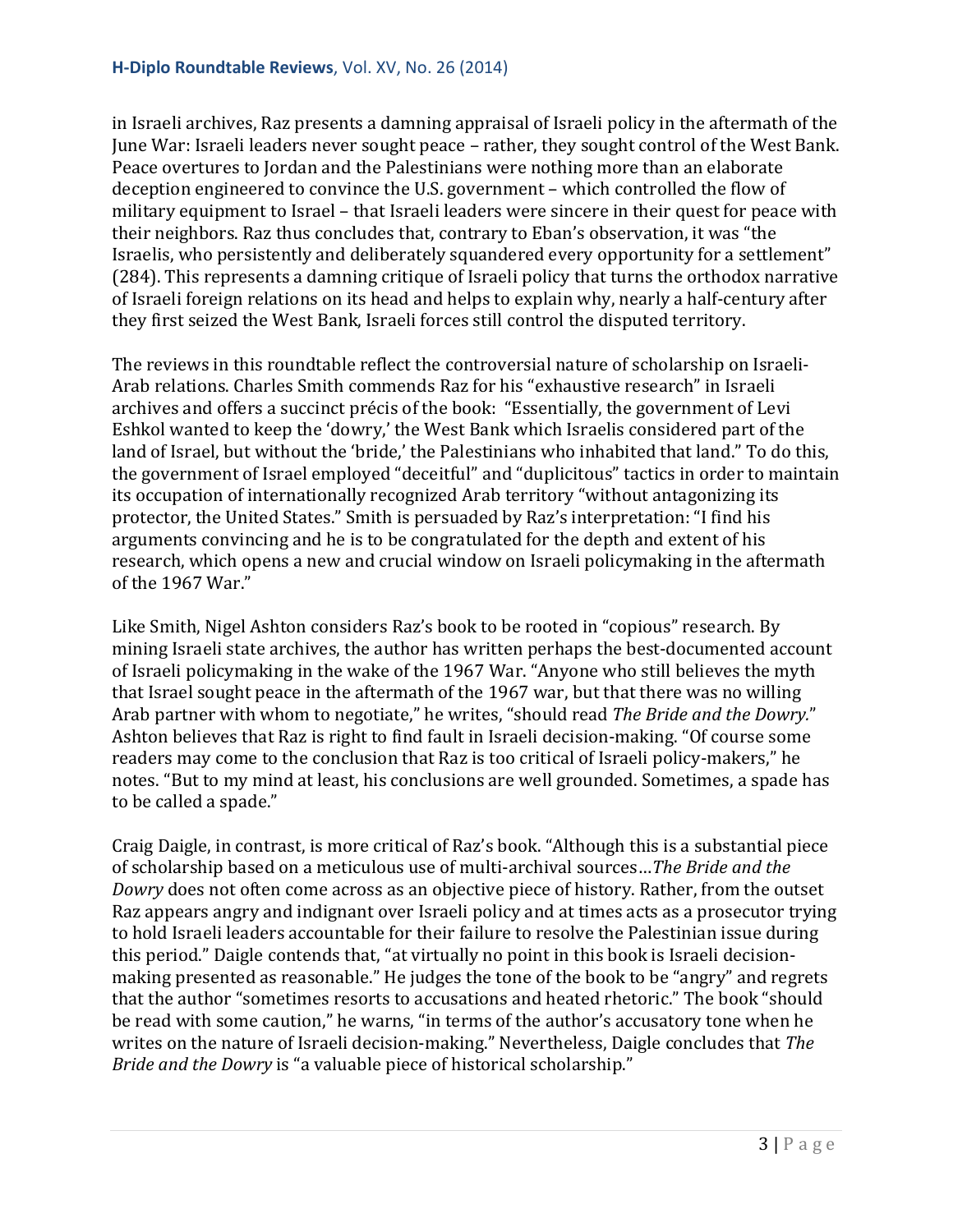Read alongside Raz's book and Ashton and Smith's reviews, Daigle's criticisms raise an important question for historians working on the Arab-Israeli dispute or any politically contentious subject. How far must a scholar go to present a balanced picture of his or her topic? Certainly there exists a great deal of pressure on historians to present a 'fair and balanced' account of controversial subjects. But by employing this approach to writing history, do we risk forcing an artificial balance – a false equivalency – on our interpretations of the past? I am reminded of Thomas Haskell's observation that objectivity and neutrality are not necessarily the same things. <sup>[1](#page-3-0)</sup>

To take one example from the same period, should a historian of South Africa strive to maintain strict neutrality on the issue of Apartheid? Certainly, one can today find far more defenders of the government of Israel than for the now dissolved Apartheid regime. But this was not always the case. Indeed, there existed a number parallels between the South African and Palestinian cases in the late 1960s: Palestinian and black South African activists found common cause as fellow national liberation movements and both groups were branded as "terrorists" by their opponents. History has of course treated the two struggles quite differently. The recently-deceased Nelson Mandela is now widely celebrated as the father of a nation while Yasir Arafat is still denounced as a terrorist in many circles. Thus, as time passes, politics change, and new scholarly perspectives emerge, the center of gravity in historical debates – and the notion of balance and objectivity – often shifts. Whether this is happening in the case of scholarship on Israel-Palestine remains to be seen but as more work emerges on post-1967 Israeli policy, and on the post-1967 Middle East in general, the center of scholarly debate is certain to move in one direction or another.

Ultimately, the discussion in this roundtable brings us back to the generations-old debate among historians over the role of neutrality, political commitment, and activism in the profession. These debates aside, *The Bride and the Dowry* is a fine example of multilingual, multiarchival scholarship that casts new light on a critical issue in international history and contemporary international relations. I am in full agreement with all the reviewers that Avi Raz has written a provocative book that will be essential reading for anyone working on the Arab-Israeli dispute in the aftermath of the 1967 War.

# **Participants:**

**Dr Avi Raz** is a member of the Faculty of Oriental Studies of the University of Oxford, research associate at Oxford's Centre for International Studies, and a research fellow at Wolfson College, Oxford. His main research interests are the Arab-Israeli conflict, particularly in the aftermath of the June 1967 War; Israel's foreign policy; and the Palestinian national movement. Raz's current research project deals with the "new refugees" of the June 1967 War, and the 1948 refugees living in Israel-occupied territories. He was formerly a journalist at a leading Israeli daily, where his assignments abroad included bureau chief in New York and Moscow.

<span id="page-3-0"></span><sup>1</sup> Thomas Haskell, *Objectivity is Not Neutrality* (Baltimore: Johns Hopkins University Press, 2000). i<br>I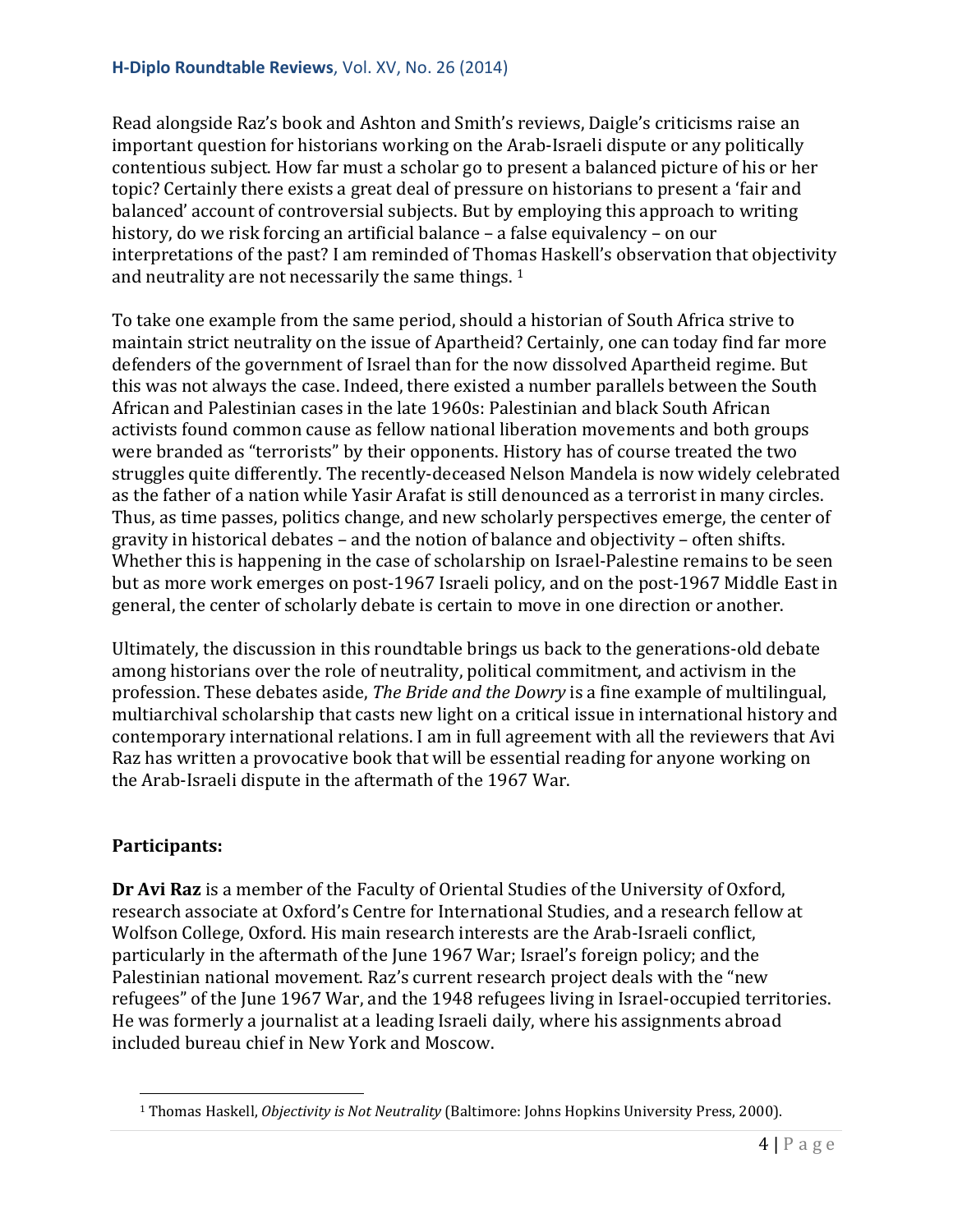**Paul Thomas Chamberlin** is Associate Professor of History at the University of Kentucky. His first book, *The Global Offensive: The United States, the Palestine Liberation Organization, and the Making of the Post-Cold War Order* was published with Oxford University Press in 2012. He is now working on a history of the Cold War in the Third World tentatively titled, *The Cold War's Killing Fields.*

**Nigel J. Ashton** is Professor of International History at the London School of Economics and Political Science. He read for his undergraduate degree and his PhD at Christ's College, Cambridge. He is the author of *King Hussein of Jordan: A Political Life*, (2008), *Kennedy, Macmillan and the Cold War: The Irony of Interdependence* (2002), and *Eisenhower, Macmillan and the Problem of Nasser: Anglo-American Relations and Arab Nationalism, 1955-59* (1996). He has also edited *The Cold War in the Middle East: Regional Conflict and the Superpowers, 1967-73* (2007) and *The Iran-Iraq War: New International Perspectives* (2013). Currently he is working on a study of the transition from British to American hegemony in the Middle East.

**Craig Daigle** is an assistant professor of history at the City College of New York, where he teaches courses on American Foreign Relations, the Cold War, and the Arab-Israeli Conflict. He is the author of *The Limits of Détente: The United States, the Soviet Union, and the Arab-Israeli Conflict, 1969-1973* (Yale University Press, 2012).

**Charles D. Smith** is professor emeritus of Middle East history, School of Middle East/North African Studies, University of Arizona, and former head of the Department of Near Eastern Studies at Arizona and at Wayne State University. He received his Ph.D. from the University of Michigan in 1968. A former fellow of the Institute of Advanced Studies, Hebrew University of Jerusalem, he also served as president of the American Research Center in Egypt. Among his publications are *Islam and the Search for Social Order in Modern Egypt* and *Palestine and the Arab-Israeli Conflict*, now in its 8th edition. His current project deals with America's approach to the Arab-Israeli conflict during and in the aftermath of the 1967 Arab-Israeli War.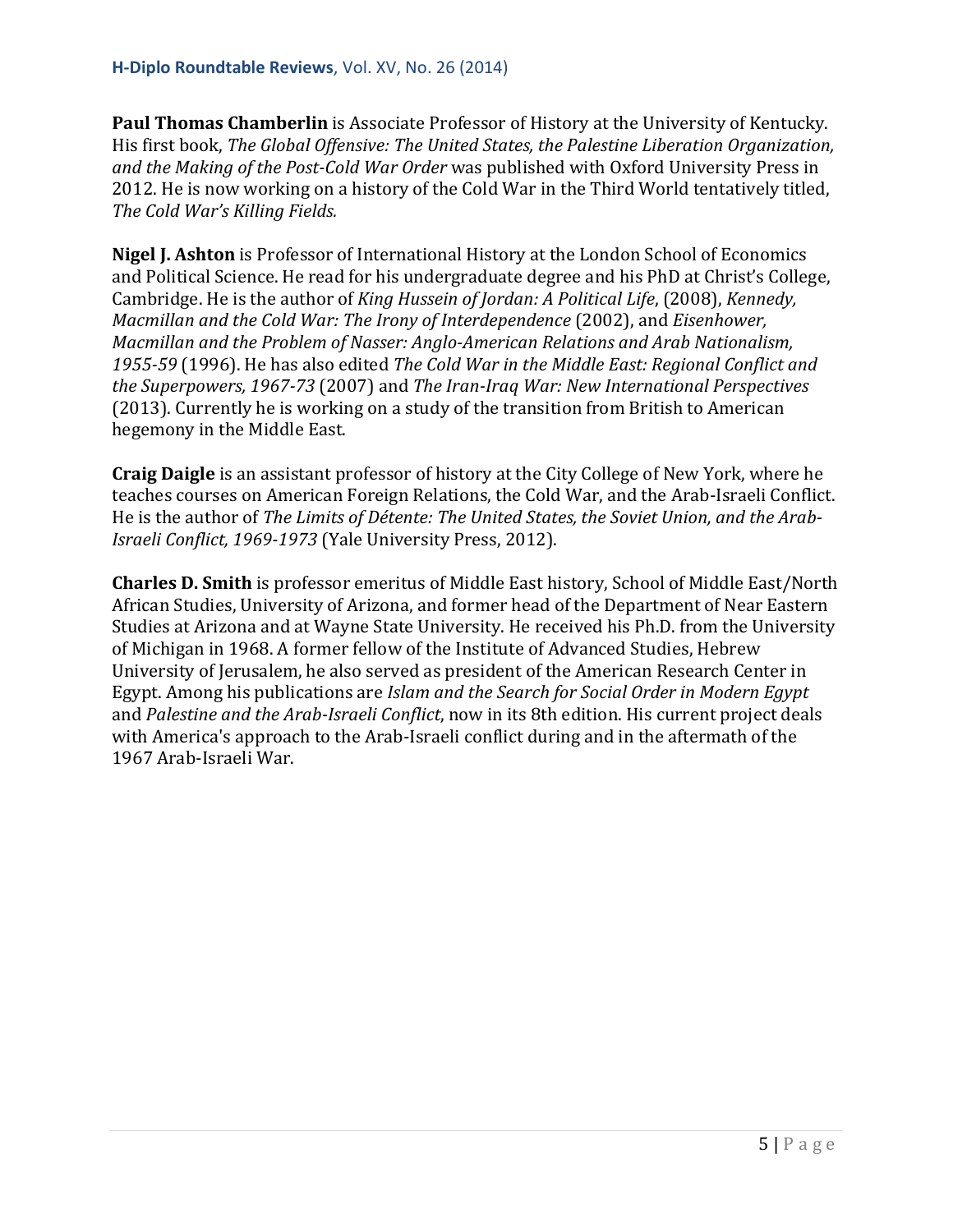# <span id="page-5-0"></span>**Review by Nigel Ashton, London School of Economics and Political Science**

nyone who still believes the myth that Israel sought peace in the aftermath of the 1967 war, but that there was no willing Arab partner with whom to negotiate, should read *The Bride and the Dowry.* In painstaking detail, Raz shows how, when figure who still believes the hight that israel sought peace in the arter inath of the<br>1967 war, but that there was no willing Arab partner with whom to negotiate,<br>faced with the choice of relinquishing land occupied in th chose to hold the land. Worse than that, the strategy adopted by Israel was aimed at deliberately undercutting the position of those potential Arab partners who sought peace, particularly King Hussein of Jordan and, to a lesser degree, various West Bank notables. The most threatening Arabs at this juncture for Israel were not those who sought war, but those who sought peace. As Prime Minister Levi Eshkol put it in private to his cabinet after hearing through covert channels that Hussein had resolved to make peace: "I fear the day when we have to sit face to face and conduct negotiations" (223).

Raz's conclusions are securely grounded. His work is based on copious research in a multitude of official and private Israeli archival sources, together with a wide range of sources in Arabic and English. *The Bride and the Dowry* presents a particularly full picture of Israeli decision-making in the eighteen months following the war. The conclusions Raz draws are stark: "it was not the Arabs who never missed an opportunity to miss an opportunity – as [the Israeli politician Abba] Eban's often-cited quip suggests – but the Israelis, who persistently and deliberately squandered every opportunity for a settlement" (284). Israel's strategy was one of deception, in which every tactical device was employed in pursuit of prevarication rather than peace. Nor does Raz see any fundamental difference between so called 'doves,' like Foreign Minister Eban, and 'hawks,' like Defense Minister Moshe Dayan. On the contrary, in Raz's analysis Eban emerges as the master of *takhsisanut*, or deception. "This is not a learned analysis or a sophisticated interpretation", he argues, "but the naked truth about Israeli foreign policy as articulated by Abba Eban – a selfproclaimed moderate" (274). Indeed, Raz addresses head-on the question of whether he has offered an 'even-handed' account in the conclusion to his book. "It should be borne in mind", he argues, "that the parties to the conflict were unequal. There were the victorious occupiers on the one hand and the vanquished and the occupied on the other, and the former held all the cards. They were aware of international resentment but did not care" (284-5).

In terms of the existing historiography of Israeli diplomacy in the immediate post-war period, Raz seeks to differentiate his argument in the following respects. He takes issue with the work of Reuzen Pedatzur published in Hebrew as *The Triumph of Bewilderment* and summarised in English in a widely quoted article in the *Middle East Journal*, "Coming Back Full Circle: the Palestinian Option in 1967."[1](#page-5-1) In essence Pedatzur argued that in the aftermath of the 1967 war, Israeli leaders turned first to local community leaders in the

i<br>I

<span id="page-5-1"></span><sup>1</sup> Reuzen Pedatzur, "Coming Back Full Circle: the Palestinian Option in 1967," *Middle East Journal*, 49:2, 1995, 269-91; and *The Triumph of Bewilderment: Israel and the Territories after the Six Day War* (Tel Aviv: Yaron Golan, 2000).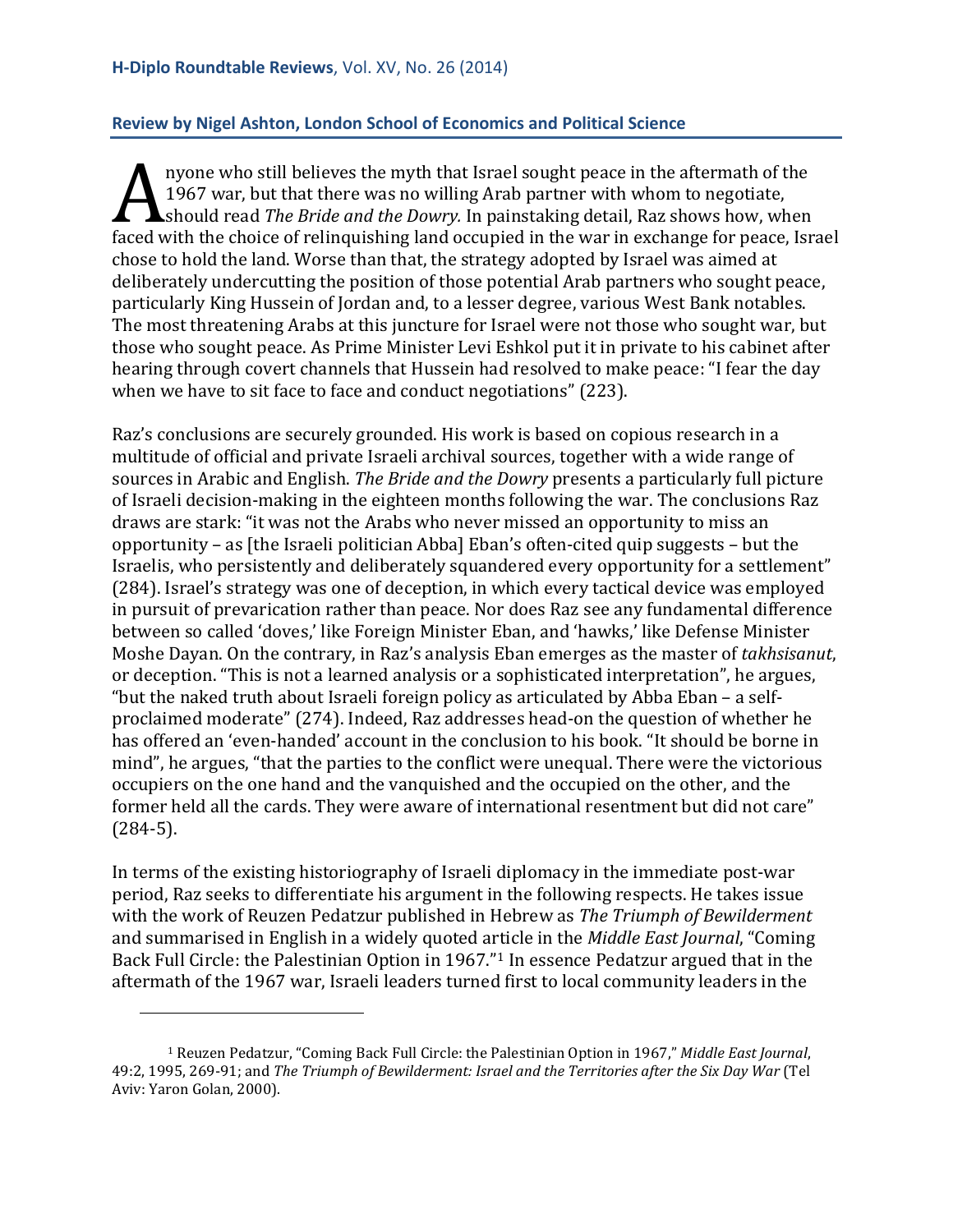occupied West Bank to try to negotiate some form of autonomy agreement. This was the so called 'Palestinian option.' It was only when an agreement failed to materialise that the Israeli leadership turned back to King Hussein, with whom they had held a covert dialogue before the war, to try to negotiate a peace settlement. This was the so called 'Jordanian option'. Raz shows that this argument is not supported by the evidence. Instead, the Israeli leadership pursued a twin-track strategy from the outset with negotiations conducted simultaneously with various West Bank notables and with Hussein, either directly, or through intermediaries. But crucially, the purpose of this twin-track was not to play off potential peace partners against one another so as to secure better terms for peace, a perfectly legitimate diplomatic tactic. It was, according to Raz, rather to obfuscate and prevaricate to avoid having to present concrete terms for peace to any party.

If Raz's deduction is correct, it might be asked, for whom was this charade of covert negotiation being played out? Raz's conclusion is that it was being played out for the United States. Israeli leaders saw American support for their position as crucial. If they could convince the Johnson Administration that they were engaged in a sincere process of contacts to explore the possibility of peace, the United States would continue to support them diplomatically, but, more importantly, would grant their requests for re-armament. The most important item on the Israeli shopping list was the provision of fifty advanced American F-4 Phantom aircraft to replace the losses Israel had suffered during the war. Raz returns time and again to the theme of the Phantoms as a crucial element in Israeli thinking (182, 189, 205, 227, 258, 260). Alongside this, Israeli leaders were aware that American diplomatic support was essential in avoiding any return to the United Nations after the passing of Security Council resolution 242 in November 1967, which might result in the framing of a resolution much less favorable to Israel. (227)

Raz in my view is rightly highly critical of the Johnson Administration's approach during this period. While the bulk of his analysis focuses on the duplicity of the Israeli strategy, he acknowledges that with the exertion of appropriate pressure from Washington, things might have turned out differently. In an eloquent conclusion he states that "Israel desperately needed to be saved from itself in those heady days, and only the United States possessed the necessary levers of influence. However, Washington did not use these levers, despite its awareness of, and anger over, Israel's maneuvering" (276). If this were so, the logical question is why? Raz offers several explanations: Israel packaged its position cleverly in Cold War terms, arguing that it was a bastion of Western influence against the Soviet-backed Arab states of Syria and Egypt; and the Johnson Administration was distracted by the Vietnam War. But the most important explanation concerns the role of key individuals, especially the President himself and, to a lesser degree, UN Ambassador Arthur Goldberg. As far as Raz is concerned, Israel relied on the fundamental sympathy of Lyndon B. Johnson for its position to deflect criticism of its approach from elsewhere in the Administration. Raz quotes candid criticism of Israel's tactics by a succession of American officials from Secretary of State Dean Rusk through the special assistant for National Security affairs, Walt Rostow, and down through the ranks of the Administration. But, as he puts it, "harsh words indeed, but they were not followed by action." [259] The buck in this respect stopped with the President, who never allowed the criticism of the Israeli approach to advance beyond words to action.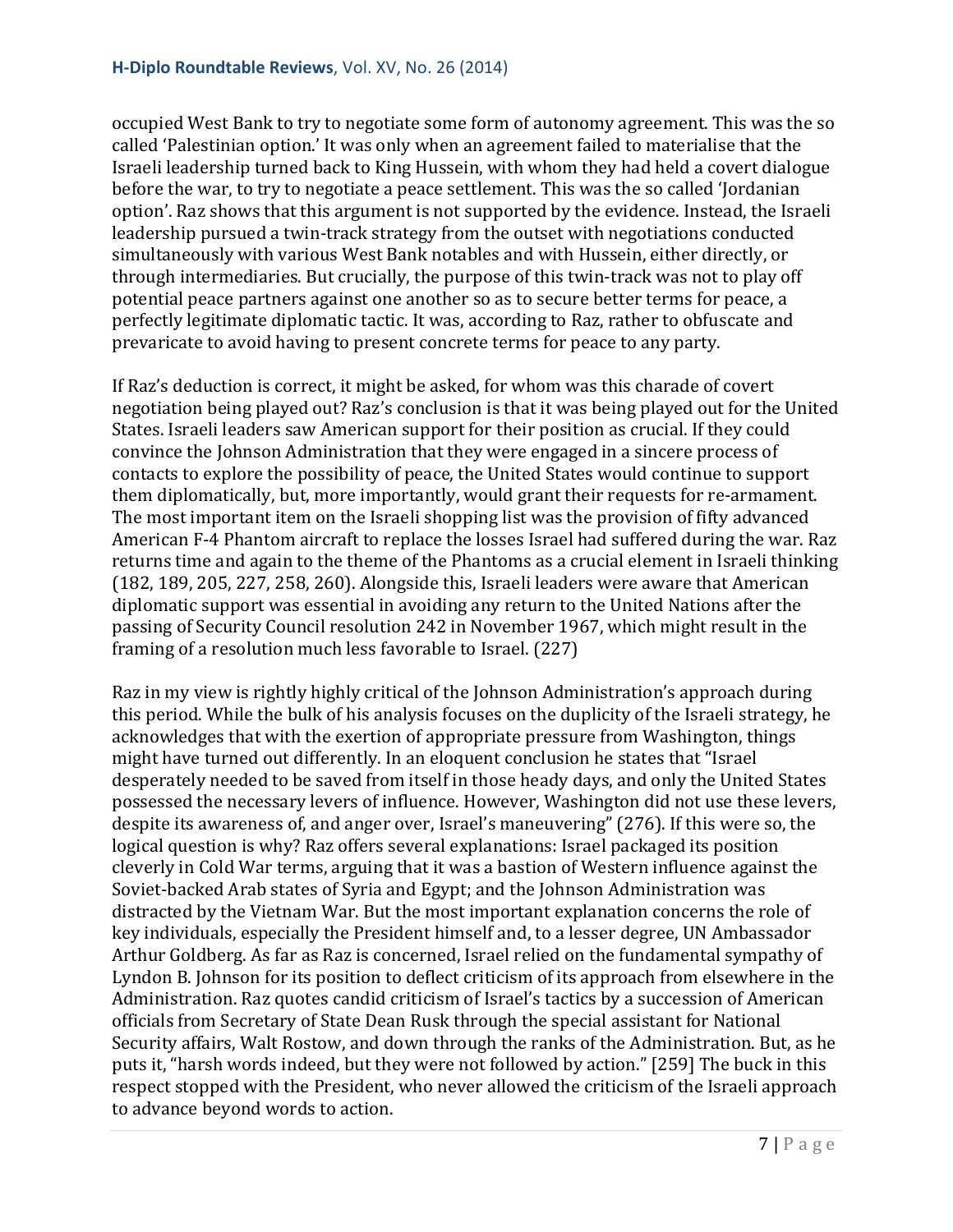In this respect, I found it productive to cross-reference Raz's work with my own research on this period. In fact, there is a difference of emphasis (although no fundamental disagreement) between our interpretations of the U.S. role. In an article recently published in *Diplomatic History*, I explore U.S. policy during this period through the prism of the career of the CIA Station Chief in Jordan, Jack O'Connell.[2](#page-7-0) O'Connell was a remarkably close confidant of King Hussein of Jordan and was not only privy to much of what transpired in the King's covert contacts with the Israelis, he was also covertly involved in the diplomatic process. In essence, Raz sees King Hussein's post-war covert contacts with various Israeli representatives as a continuation of his pre-war dialogue, only with the added imperative that the King was now desperate to make peace, and willing to do so on the basis of a return to slightly modified 4 June 1967 lines. I place the emphasis in terms of King Hussein's approach rather differently. I argue that Hussein believed that no deal could be reached with the Israelis without American intervention. Therefore all of his efforts were devoted to trying to shape circumstances in which this might come about. This meant focusing his attention on the United States and President Johnson in particular. Raz cites Avi Shlaim's statement that King Hussein entered the post-war dialogue out of a mixture of hope and fear: fear that extremists in Israel might seek to overthrow him and hope that Israel might make peace on the basis of the pre-war border.[3](#page-7-1) Raz suggests that while Shlaim highlights fear as Hussein's key motivation, he sees the hope Hussein harboured that he might be able to reason with the Israelis as the decisive motivation. (254)

In my work I show that in fact Hussein entertained no such hopes that Israeli leaders would come round to an agreement of their own accord. Hussein's approach in two key respects instead focused on Washington (much like that of the Israelis). First, during the negotiations leading to the framing of UNSCR 242, Hussein made it clear that the precise wording of any resolution was a secondary consideration as far as he was concerned. What mattered was how the United States interpreted the resolution and what it was prepared to do to enforce it.[4](#page-7-2) Second, in terms of the covert peace process, I argue that Hussein only entered into the negotiations during 1968 with Israel on the basis of a presidential commitment, delivered via O'Connell, that the United States would intervene if the negotiations became deadlocked. This was the reason why the King made sure that the Jordanian records of the covert negotiations were sent back via O'Connell to Washington, where they were summarised in memoranda prepared for the President by the Director of Central Intelligence Richard Helms.[5](#page-7-3) So, both parties focused their 'hopes' on Washington, although Hussein's hopes were for peace and those of Israeli leaders for prevarication and

<sup>5</sup> *Ibid.,* 904.

<span id="page-7-0"></span><sup>2</sup> Nigel J. Ashton, "For King and Country: Jack O'Connell, the CIA, and the Arab-Israeli Conflict, 1963- 71," *Diplomatic History*, 36:5, 2012, 881-910. i<br>I

<span id="page-7-3"></span><span id="page-7-2"></span><span id="page-7-1"></span><sup>3</sup> Avi Shlaim, *Lion of Jordan: the Life of King Hussein of Jordan in War and Peace* (London: Allen Lane, 2007) 284-5.

<sup>4</sup> Ashton, 'For King and Country'*,* 899-900.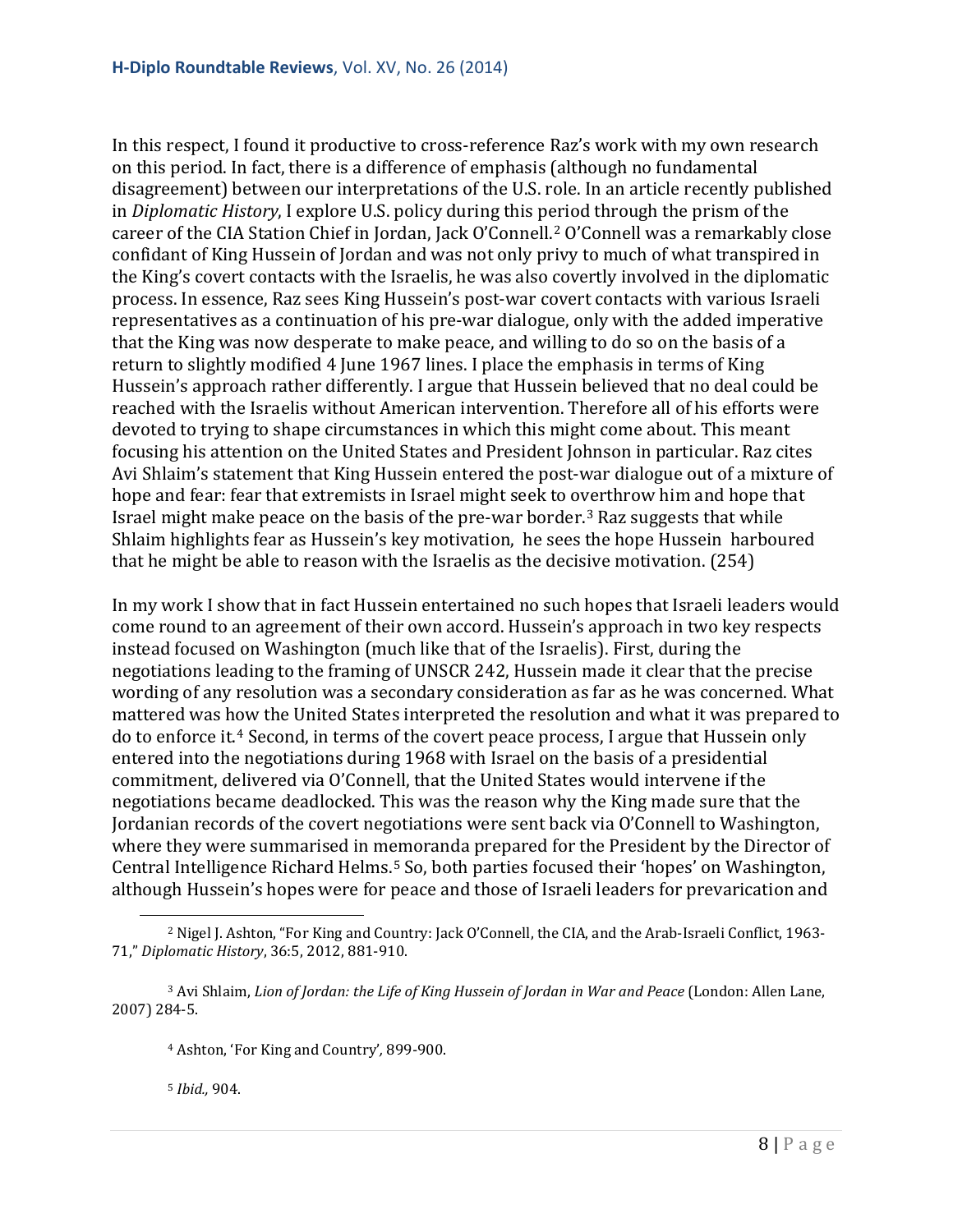#### re-armament.

There is a further minor difference of emphasis between Raz's interpretation of the covert contacts between Hussein and Israeli leaders and my own. In my biography of King Hussein I discussed a covert attempt, brokered by James Angleton of the CIA, to bring together King Hussein and Israeli Defense Minister Moshe Dayan for a covert meeting in Geneva in late July 1967.[6](#page-8-0) Raz discusses this episode and concedes that records of it are scant. (71-2, 311) However, he is inclined to be sceptical of my claim that the initiative for the contact had come from Dayan, who had approached Angleton arguing that he was concerned that various hawkish figures on the Israeli side wanted to annex the West Bank. This had to be prevented, in Dayan's view, or the conflict would become intractable. Raz notes that the sources I cite do not fully corroborate my account of the episode. In fact this was one of a number of places in my book where I was forced to cite 'private information' as one of the sources.[7](#page-8-1) This reflected the fact that the claim came from O'Connell and my agreement with him was not to name him as a source during his lifetime (he passed away in July 2010).<sup>[8](#page-8-2)</sup>

Of course, even naming O'Connell as the source for this claim does not necessarily verify it since the recollection of one individual cannot be taken as proof. But the bigger point about the link between Hussein and Dayan is the more important one. During a series of interviews with O'Connell that were conducted across a period of ten years, he came back time and again to the question of Hussein's relationship with Dayan. As far as he was concerned, Dayan was the key Israeli leader in this period with whom Hussein wanted to negotiate. O'Connell repeatedly asked me what further information I had found in the archives about this relationship since he was convinced that there was a long-running covert channel between the two men.

The claim remains unproven, of course, which was always the refrain of my reply when O'Connell posed this question. But evidence Raz presents in his own book suggests that circumstantially it is not so unlikely as it may seem. For instance, in December 1968, Dayan apparently attempted to use a captured Fatah fighter as an intermediary to try to open peace contacts with the Fatah leader, Yasser Arafat, which on the face of things was a much more unlikely channel than that to Hussein. (265-6) Raz comments that there is no explanation for this seemingly irrational conduct. But Dayan was mercurial and vainglorious. He would have liked nothing better than to have stolen the limelight and undercut his political foes, especially Prime Minister Eshkol, by grasping the peace process into his own hands, however improbable the channel chosen. He also refused to take part in what he saw as the charade of the official covert channel to Hussein during 1968 (256). So, while

<span id="page-8-0"></span>6.

i<br>I

<span id="page-8-2"></span><span id="page-8-1"></span><sup>8</sup> O'Connell subsequently discussed the episode in his memoir, Jack O'Connell and Vernon Loeb, *King's Counsel: A Memoir of War, Espionage and Diplomacy in the Middle East* (New York, 2011), 56-7.

<sup>6</sup> Nigel Ashton, *King Hussein of Jordan: A Political Life* (New Haven: Yale University Press, 2008), 125-

<sup>7</sup> *Ibid*, 393, footnote 19.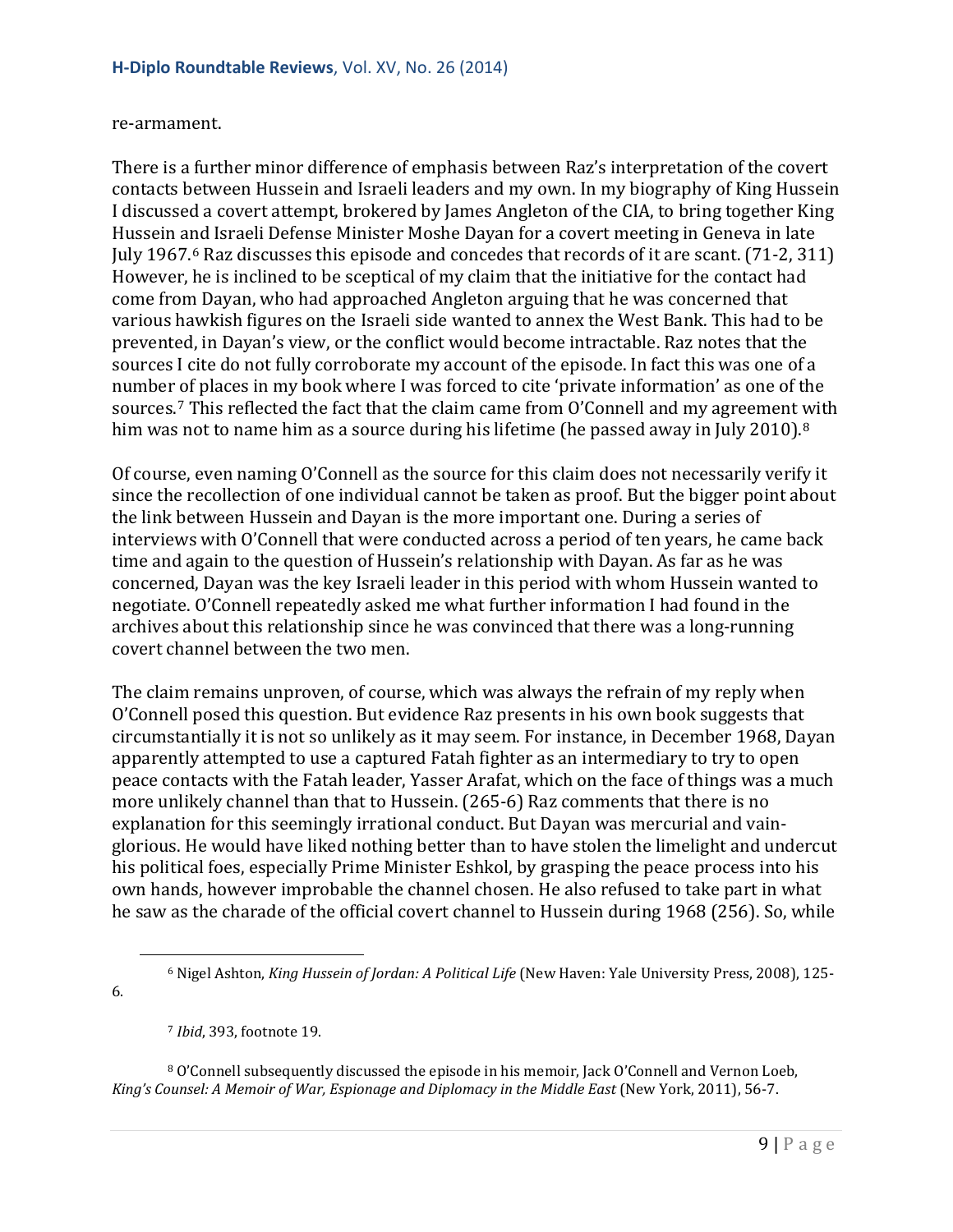the claim regarding his personal link to Hussein remains unproven, I venture to suggest that it is no less improbable than some of Dayan's other dealings during the period.

To sum up, then: Raz's book is a key contribution to the scholarship regarding the Arab-Israeli peace process, Israeli foreign policy and the 1967 war. The picture he presents of dissembling diplomacy, a deadlocked peace process and a U.S. Administration which offered words not action in pursuit of a settlement also has considerable contemporary resonance. Of course some readers may come to the conclusion that Raz is too critical of Israeli policy-makers. But to my mind at least, his conclusions are well grounded. Sometimes, a spade has to be called a spade.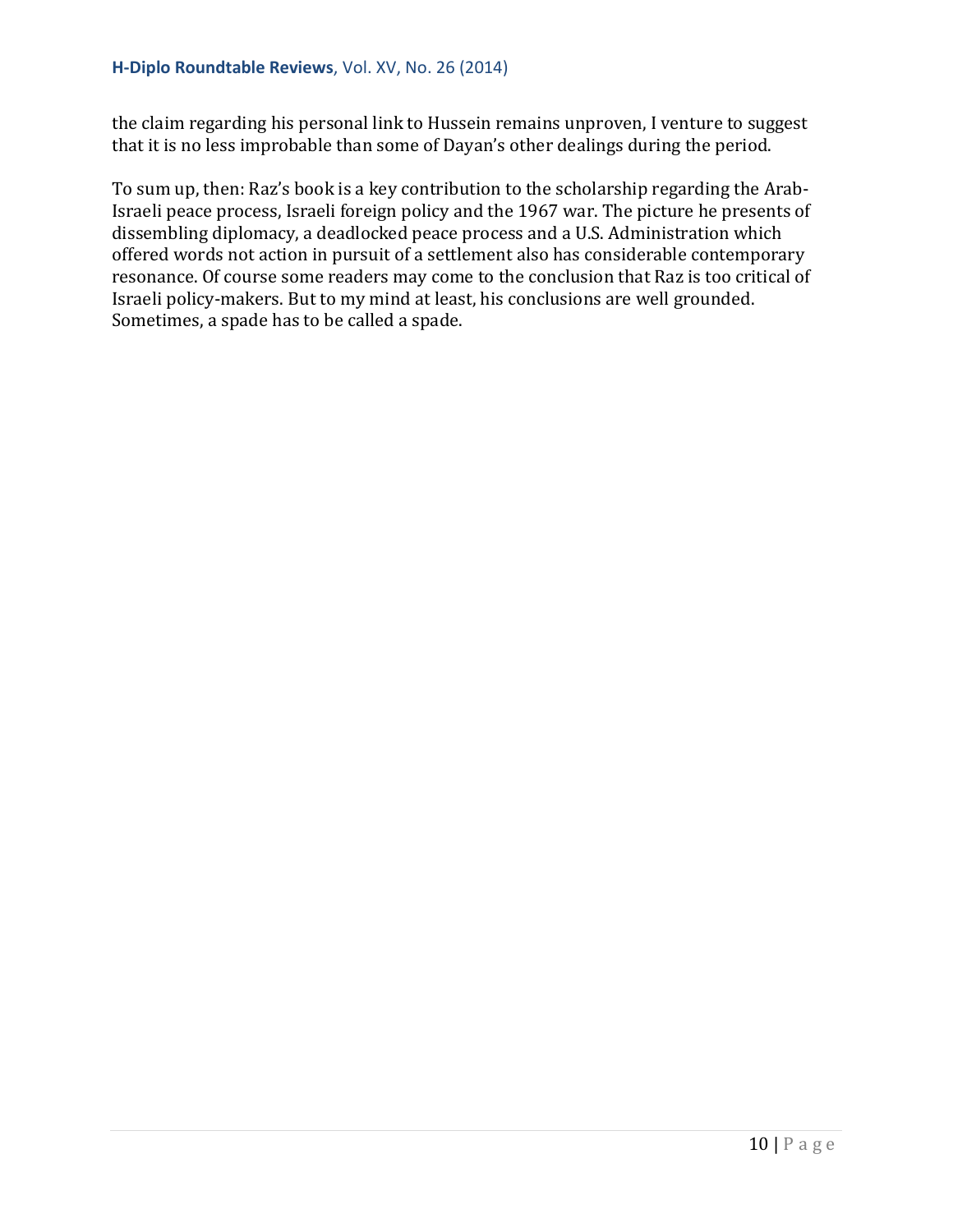#### <span id="page-10-0"></span>**Review by Craig Daigle, City College of New York**

ollowing the 1967 Arab-Israeli War, which left Israel in control of the Sinai Peninsula, the Golan Heights, the Gaza Strip, the West Bank, and Jerusalem, the question of what to do with the occupied Arab territories quickly emerged as the central issue facing Israeli leaders. Should the land be settled by Jews, expanding well beyond the borders that<br>
the United Nations had allocated to the lowish state in its resolution of November 1947, or<br>
Final Israeli leaders. Should the la the United Nations had allocated to the Jewish state in its resolution of November 1947, or should some or all of the land be returned to the Arabs in exchange for meaningful peace agreements? Would the Israelis annex the West Bank of the Jordan River, taking in great numbers of Arabs whose loyalties would be unpredictable? Or would they make the West Bank a 'protected state'—neither Jordanian nor Israeli—managed by international authorities? Should the Golan Heights be returned to Syria, with the hope that its leaders would quell the violence along the border and recognize Israel's sovereignty, or would Israel hold on to the land indefinitely to protect its citizens and natural resources in the north. Some Israelis, chiefly in the military, wanted to retain most of the territory they took for security purposes, while many of Israel's top political leaders were prepared to leverage the land for a peace treaty that recognized the State of Israel.

Although few observers doubted that Israel would ever have withdrawn to the pre-June 4 lines, could Israel have returned some of the land in exchange for meaningful peace agreements with *any* of its Arab neighbors in the immediate aftermath of the war? That is the central question that Avi Raz, a former Israeli journalist and current fellow at Oxford, sets out to answer in his fascinating new book, *The Bride and the Dowry: Israel, Jordan, and the Palestinians in the Aftermath of the June 1967 War*. For years, it has been almost accepted wisdom that Israel had no peace partners after the war. Still reeling from their humiliating defeat, the theory holds, the surrounding Arab states refused to meet Israel's demands for direct negotiations, and instead supported, in August 1967, the infamous Khartoum Resolution (*no* peace with Israel, *no* recognition of Israel, *no* negotiations) confirming to many Israelis that the Arabs had learned nothing from the recent conflict and that there was little point to give back the land if they were unwilling to live in peace with Israel. But according to Raz, this version of events that has been perpetuated in Israel and the West for nearly four decades is simply a myth.

Just as Israel's 'New Historians' debunked many of the long-held assertions of Arab unwillingness to discuss peace after the [1](#page-10-1)948 Arab-Israeli War,<sup>1</sup> Raz attempts to open a gaping hole in the notion that Arab-Israeli peace was unattainable after 1967. Focusing on the twenty-one months following the Six-Day War (June 1967 to February 1969), what he calls the "first chapter" (3) of the post-1967 era, Raz argues that Israeli leaders missed a "historic opportunity" (2) to diffuse the Palestinian problem—the heart of the Arab-Zionist conflict—by rejecting peace overtures from moderate Arab leaders in the West Bank and Jordan. Even before the ceasefire ended hostilities among Israel and its Arab neighbors,

<span id="page-10-1"></span><sup>1</sup> For a good overview of the 'New Historians' and the historiography surrounding the 1948 Arab-Israeli War, see Avi Shlaim, "The Debate About 1948*," International Journal of Middle East Studies*, Vol. 27, No. 3 (August 1995): 287-304. I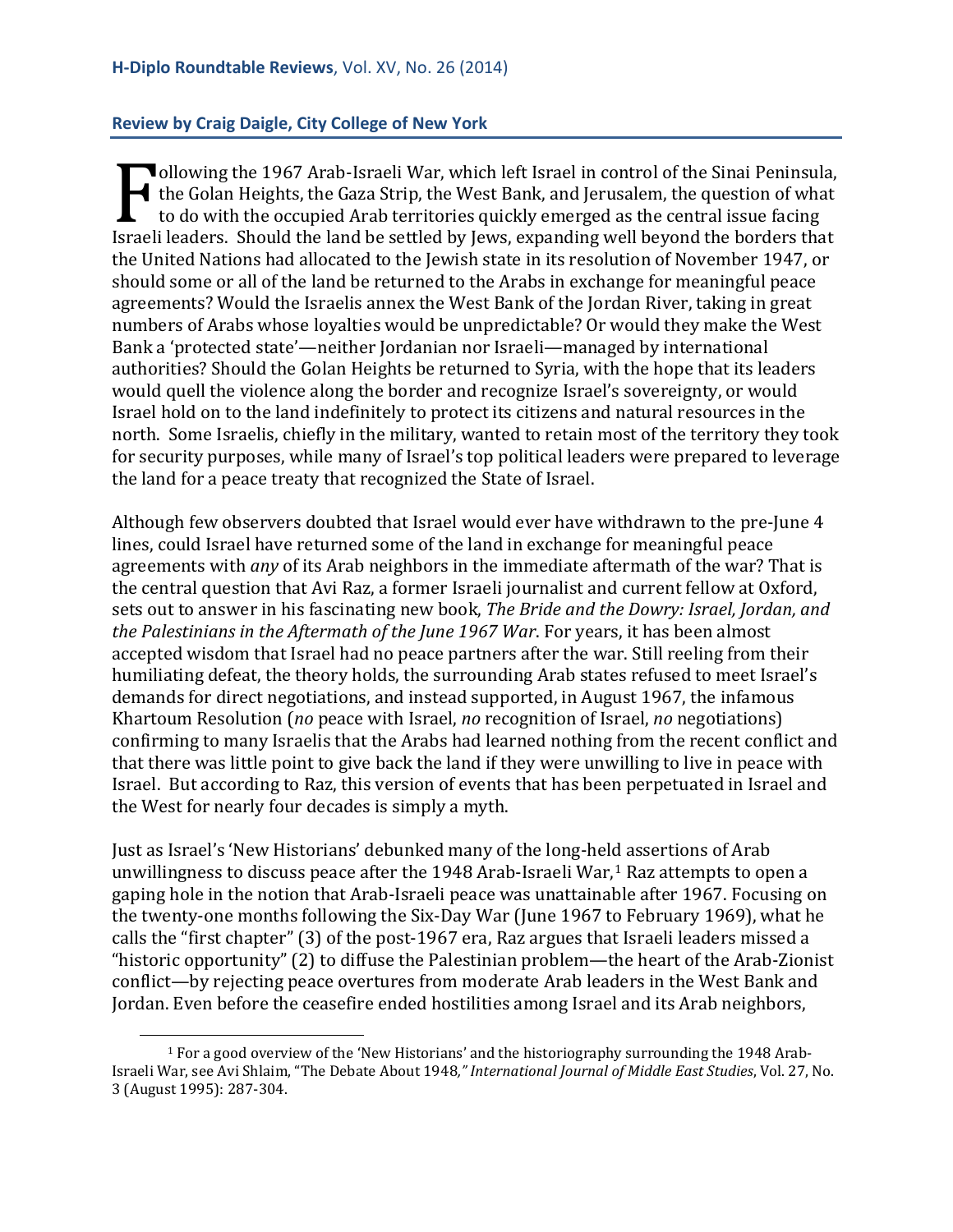Palestinian notables in the West Bank and Jerusalem offered Israel an opportunity to settle the conflict and remove any potential of a long and costly Israeli occupation. On June 10, Aziz Shehadeh, a 55-year old Christian lawyer from Ramallah, proposed to members of the Mossad a plan that envisioned an independent Palestinian state on the basis of the UN Partition Resolution of November 1947. (26-28) A separate plan was offered by Sheikh Muhammad Ali Al-Ja'bari, mayor of Hebron, who called for a peace conference among Israelis, Palestinians, and Jordanians with the idea of a demilitarized Palestinian state federated with Israel as the basis for discussion. (32-33)

If the "Palestinian Option" (26) was not appealing to Israeli leaders, which seems reasonable given that it was not clear if the Palestinian notables could deliver on such agreements, Raz demonstrates that there remained ample opportunity for Israeli officials to reach a settlement with Jordan's King Hussein, who desperately wanted a peace agreement with Israel in order to retain the West Bank of his Kingdom. As early as July 2, three weeks after the end of the war, Hussein began holding secret conversations with Israeli leaders to discuss a political settlement (49-50). He again met with Israeli officials in November 1967 (159-161), and another half dozen times in 1968, hoping to secure an agreement with the Israelis. But instead of accepting the Jordanian option, and relieving Israel of responsibility for the Palestinian issue, the government of Levi Eshkol "reacted evasively to Hussein's peace overtures, banned political organization in the occupied territories, and did its best to neutralize West Bank leaders while attempting to 'nurture' pliant substitutes" (2). Thus, claims Raz, the Six-Day War left Israel with a rich 'dowry' the vast amount of land that provided Israel a much needed buffer from its Arab adversaries—but also left it stuck with the 'unwanted bride'—the Palestinian inhabitants of the occupied territories—from which it was unable to divorce itself. (272)

By unearthing a wealth of secret contacts between Palestinian notables in the West Bank and Israeli officials, and establishing connections between Jordan and Israel that have often been overlooked, Raz offers an important corrective to the traditional narrative of the post-1967 era. He is to be commended for his exhaustive research in Israeli, British, and U.S. archives and for demonstrating the value of documentary evidence in forcing historians to rethink traditional narratives that oftentimes paint only a partial picture or a one-sided view of events. *The Bride and the Dowry*, then, reshapes not only our understanding of Israeli decision-making after the June War, but also sheds important light on why many Palestinians may have felt they had no choice but to turn to a more militant form of resistance by supporting (or joining) the Palestine Liberation Organization (PLO) with Yasser Arafat at its helm.

Although this is a substantial piece of scholarship based on a meticulous use of multiarchival sources, and one that should be taken seriously by scholars and students of the Arab-Israeli conflict, *The Bride and the Dowry* does not often come across as an objective piece of history. Rather, from the outset Raz appears angry and indignant over Israeli policy and at times acts as a prosecutor trying to hold Israeli leaders accountable for their failure to resolve the Palestinian issue during this period. Under the leadership of Prime Minister Eshkol, the Israeli government is described by Raz as "deceptive" (273), "irrational" (266), and "disingenuous" (272) when it came to negotiating with the Arabs. It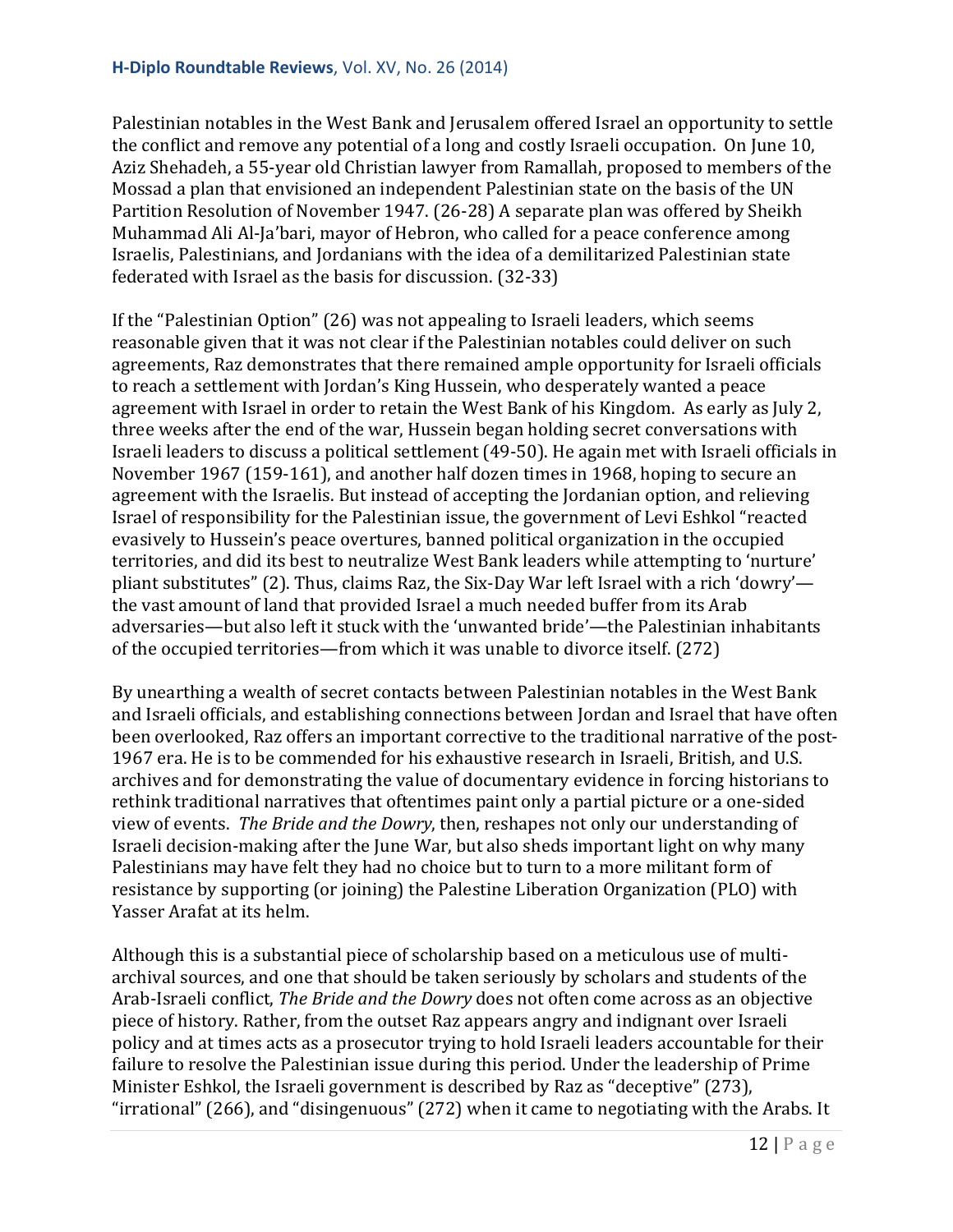made crucial decisions "on a whim or a hunch," and it "chronically suffered from the lack of long-range thinking, coherent strategy, and systematic decision making." The "unavowed controlling consideration of the government," he chastises, "was the desire to retain as many of the occupied lands as possible with as few Arab inhabitants as possible" (266).

These caustic and biting views about the Israeli leadership often lead Raz to dismiss alternative views of events. For example, Raz describes in detail the various 'Palestinian options' that were offered to the Israelis, and is critical of the Israeli leadership for not taking advantage of these generous proposals. But he does not leave room for the possibility that Israeli leaders may have determined that the Palestinian leadership in the West Bank was incapable of delivering on such agreements or that Israeli officials may not have been convinced these 'notables' actually spoke for the Palestinian people. Moreover, if, as Raz asserts, the Israelis were determined to retain as much Arab territory as possible, why does this only apply to the West Bank, Gaza, and Jerusalem? The Israeli cabinet voted on June 19 to offer a withdrawal to the international border with Egypt, as well as to offer a withdrawal from the Golan Heights along the Syrian border in exchange for peace and security guarantees. But Raz dismisses this vote as mere window dressing: "In short the 19 June Resolution was not a generous offer at all but a diplomatic maneuver to win over the one international player that really mattered to Israel—the United States" (47).[2](#page-12-0)

Indeed, at virtually no point in this book is Israeli decision-making presented as reasonable. This is most vividly demonstrated in Raz's discussion of the Israeli response to the Arab League summit at Khartoum in August 1967. Despite the fact that all of the Arab leaders in attendance, including King Hussein, endorsed a resolution there rejecting peace and negotiations with Israel, refused to recognize Israel's right to live within secure and recognized boundaries, and called for "strengthening military preparation to face all eventualities," Raz concludes that Israeli leaders, determined to retain possession of newly acquired territories, "refused to acknowledge the moderate tone" (136) that emerged from the summit and "hastened to exploit" the Khartoum resolution as "a pretext to further toughen its political stance" (138). In the wake of the summit, Raz cites as evidence that Israel began redrawing new maps of the West Bank, which no longer featured the armistice lines of 1949, started construction of illegal settlements around Jerusalem and in the West Bank, and "evaded" negotiations with King Hussein, who was the "driving force" behind the summit. (136)

This is certainly one way to read the Israeli response to Khartoum. But it is also fair to conclude that because the Arabs refused direct negotiations with Israel, a pre-condition for a peace settlement and recognition, or even conceded to something along the lines of the 1949 "Rhodes formula,"[3](#page-12-1) Israeli officials decided there was little point to withdraw from

<span id="page-12-0"></span><sup>2</sup> For more on the Israeli Cabinet vote on June 19 see Raz, "The Generous Peace Offer that was Never Offered: The Israeli Cabinet Resolution of June 19, 1967," *Diplomatic History* 37:1 (January 2013): 85-108. i<br>I

<span id="page-12-1"></span><sup>3</sup> In February and March 1949, Israeli and Egyptian delegations met separately on the Greek island of Rhodes with UN mediator Ralph Bunche of the United States, where both indirect and direct negotiations took place. The parties met together with Bunche during the first session but thereafter broke into their own delegations, with Bunche shuttling from one delegation to another. This procedure satisfied the Arabs, who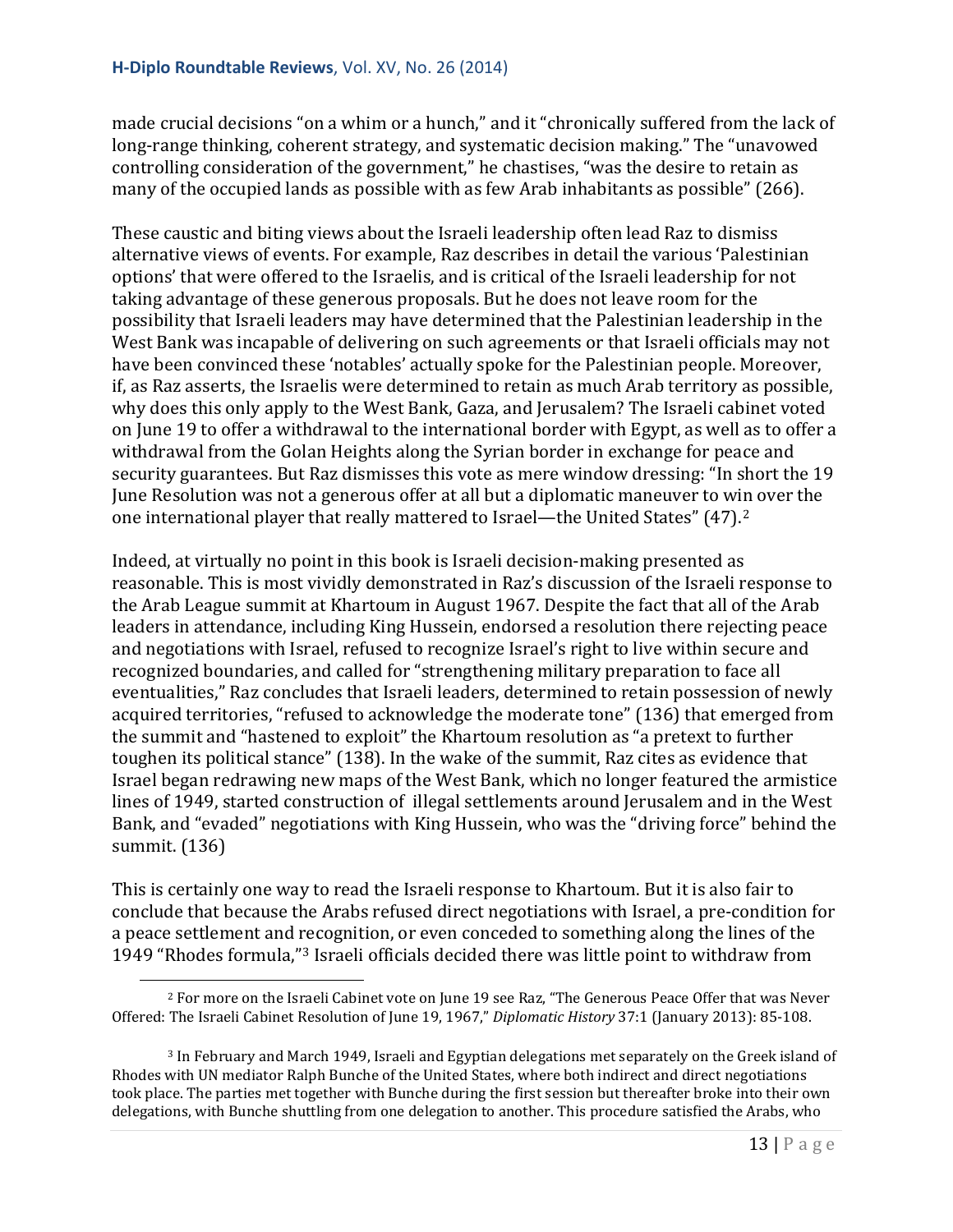the land. One of Israel's great objectives after the war was to break the pattern of the previous two decades and to establish a new order in the region that would involve acceptance of the Israeli state and assurances for its security. Israeli leaders also wanted to avoid a situation similar to the aftermath of the 1956 Suez-Sinai war, when their forces withdrew within their boundaries with only paper guarantees that the Arabs would make peace. The Khartoum resolution, while on the surface committing the Arabs to a political and diplomatic settlement, fell far short of offering recognition or security guarantees, nor did it do anything to convince the Israelis that a new order would emerge with the Arab states accepting Israel's position in the region. Thus, it was not as unreasonable as Raz suggests for Israeli leaders to view the summit as they did, nor was it was it unwise for them to leverage the occupied land for a more favorable peace settlement that compelled the Arab states to accept Israel's existence and make guarantees for its security.

Raz admits in his preface that having fought in some of the Arab-Israeli wars, and having covered some as a journalist, has led him to "question the official Israeli line" that since its foundation in 1948 Israel has "indefatigably extended its hand at peace to the surrounding hostile neighbors but has always been rejected" (xiv). It is also highly likely that studying at Oxford with Avi Shlaim, whose groundbreaking *Collusion Across the Jordan* shattered one of the central myths of the 1948 War that held that Israel was surrounded by a monolithic Arab world bent on its destruction, and highlighted the importance of secret Zionist-Hashemite contacts,<sup>[4](#page-13-0)</sup> contributed to Raz's desire to use archival evidence to challenge official Israeli claims. There is nothing necessarily wrong with this approach, and I find Raz's willingness to engage with and challenge the official Israeli line admirable. But I wonder at times whether he is seeking to answer questions as to whether peace could have been achieved with the Arabs, or instead wishes to prove a point that Israeli leaders blew an opportunity and thus are responsible for the consequences of the occupation that have followed during the past forty-five years.

This is not to suggest that because of the angry tone of this book, and because of the fact that Raz sometimes resorts to accusations and heated rhetoric, *The Bride and the Dowry* is not a valuable piece of historical scholarship (it is). But it rather should be read with some caution in terms of the author's accusatory tone when he writes on the nature of Israeli decision-making. In this way, Raz's account is perhaps similar to some studies on U.S. involvement in the Vietnam War written by American academics or journalists who either covered the war or whose lives were in some ways shaped by the events in Southeast Asia. David Halberstam's *The Best and the Brightest* remains, in my view, one of the best accounts of America's descent into the Vietnam War (even without the availability of much archival evidence), but one that is full of overblown rhetoric and certainly reflects the years Halberstam spent covering the war in South Vietnam for the *New York Times* where he

favored physical separation between themselves and the Israelis with a mediator shuttling back and forth, while also giving the Israelis the chance to sit down with the Arabs. i<br>I

<span id="page-13-0"></span><sup>4</sup> Avi Shlaim, *Collusion across the Jordan: King Abdullah, the Zionist Movement, and the Partition of Palestine* (New York: Columbia University Press, 1988).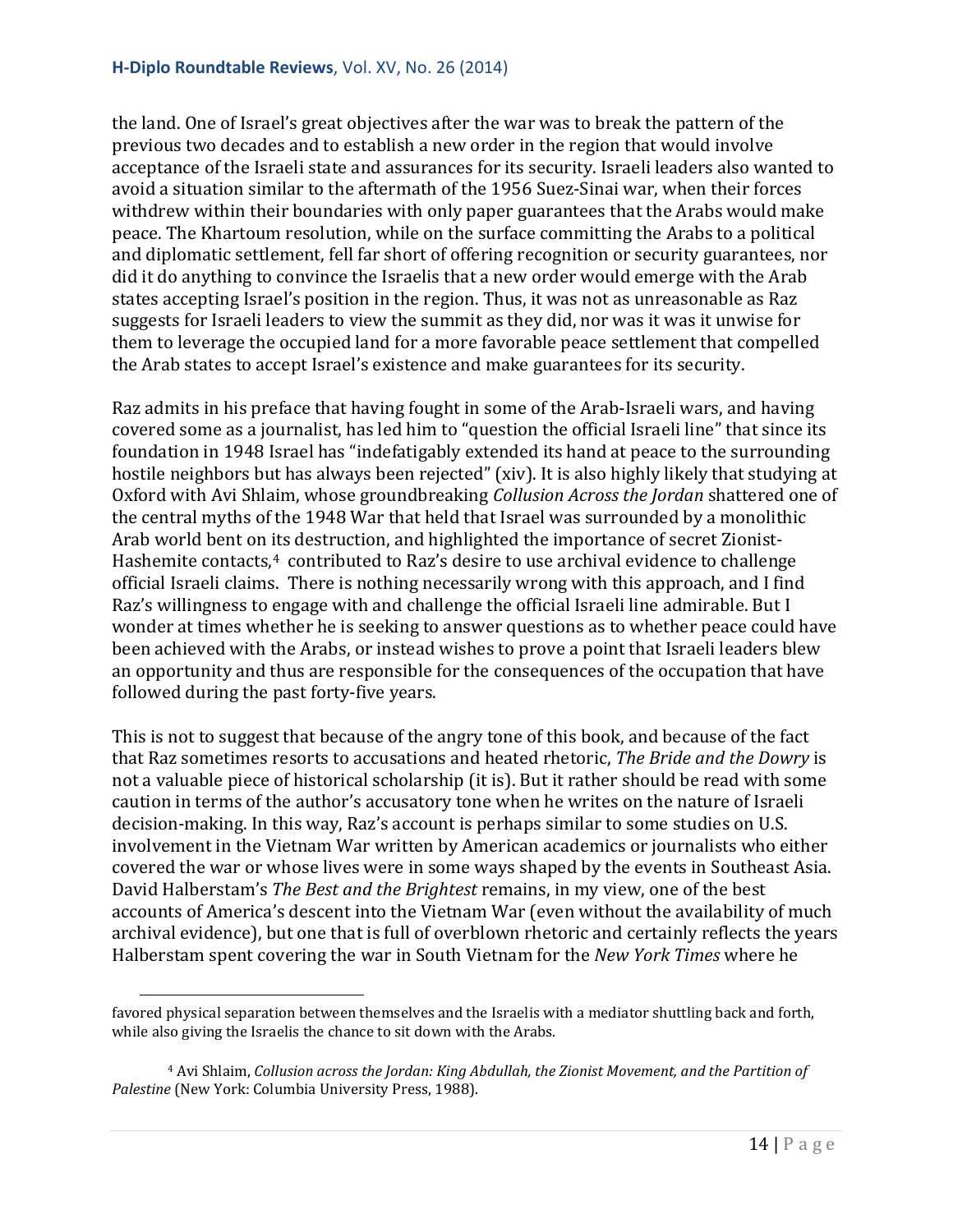witnessed the failures of the American and South Vietnamese armies and the often arrogant and uninformed decision making process that led to those failures.[5](#page-14-0)

Beyond the general tone of the book, *The Bride and the Dowry* also raises questions as to why the Israelis even engaged with Palestinians in the West Bank and Jerusalem or with King Hussein if they had no intentions of withdrawing from the occupied territories. For Raz, the answer is quite simple: the simultaneous contacts that Israel had with the Palestinians and Hussein were aimed mainly at "fending off American pressure" to negotiate with Jordan and to remain in Washington's good graces in order to keep the supply of weapons open to Israel. (2) Negotiations, therefore, were simply a ruse to demonstrate Israel's commitment to peace while establishing facts on the ground that made peace impossible. But this contention is difficult to support. Even though U.S. officials were upset at Israel for the 8 June attack on the *USS Liberty* during the war, and did not want to encourage an arms race by quickly replenishing Israeli arsenals, they never put significant pressure on Israel to withdraw from the occupied territories and did not have any grand expectations that a settlement would emerge from the negotiations with either the Palestinians or the Jordanians.

Indeed, as early as June 19, less than two weeks after the war ended, and on the same day the Israeli Cabinet voted to annex the Jordanian sector of Jerusalem, President Johnson made it clear to Soviet Premier Alexi Kosygin during a meeting at Glassboro, New Jersey that it was not enough for the Arabs and the Soviets to say "re[mo](#page-14-1)ve the troops;" the Arabs were going to have to demonstrate their commitment to peace.<sup>6</sup> The CIA similarly concluded that "while the Arabs may reluctantly enter into some more formal armistice arrangements, the chances remain slight that any significant Arab leader will undertake to associate himself with the kind of binding agreements that Israel wants and feels it must have."[7](#page-14-2) When it came to Jordan, moreover, U.S. officials had little expectation that an agreement could be reached. In a memo to President Johnson on June 27, Acting Secretary of State Nicholas Katzenbach concluded that "the odds are against" King Hussein accepting a package that included the West Bank under the sovereignty of Jordan, subject to boundary adjustments and a "special agreement" about Jerusalem.<sup>[8](#page-14-3)</sup>

These disagreements, however, should not take away from the major contribution Raz has made with *The Bride and the Dowry*. No other book so fully takes advantage of archival evidence to explain the origins of Israel's occupation policies and the crucial decisions that were made during this twenty-one- month period. It sheds much needed light on the fact

i<br>I

<sup>5</sup> David Halberstam, *The Best and the Brightest* (New York: Random House, 1972).

<sup>6</sup> Editorial Note, *Foreign Relations of the United States* (*FRUS*), 1964-1968, Vol. XIX, Document 323.

<span id="page-14-3"></span><span id="page-14-2"></span><span id="page-14-1"></span><span id="page-14-0"></span><sup>7</sup> CIA Memorandum, "Main Issues in a Middle East Settlement," *FRUS*, 1964-1968, Vol. XIX, Document 361.

<sup>8</sup> Katzenbach to Johnson, 27 June 1967, *ibid.*, Document 329.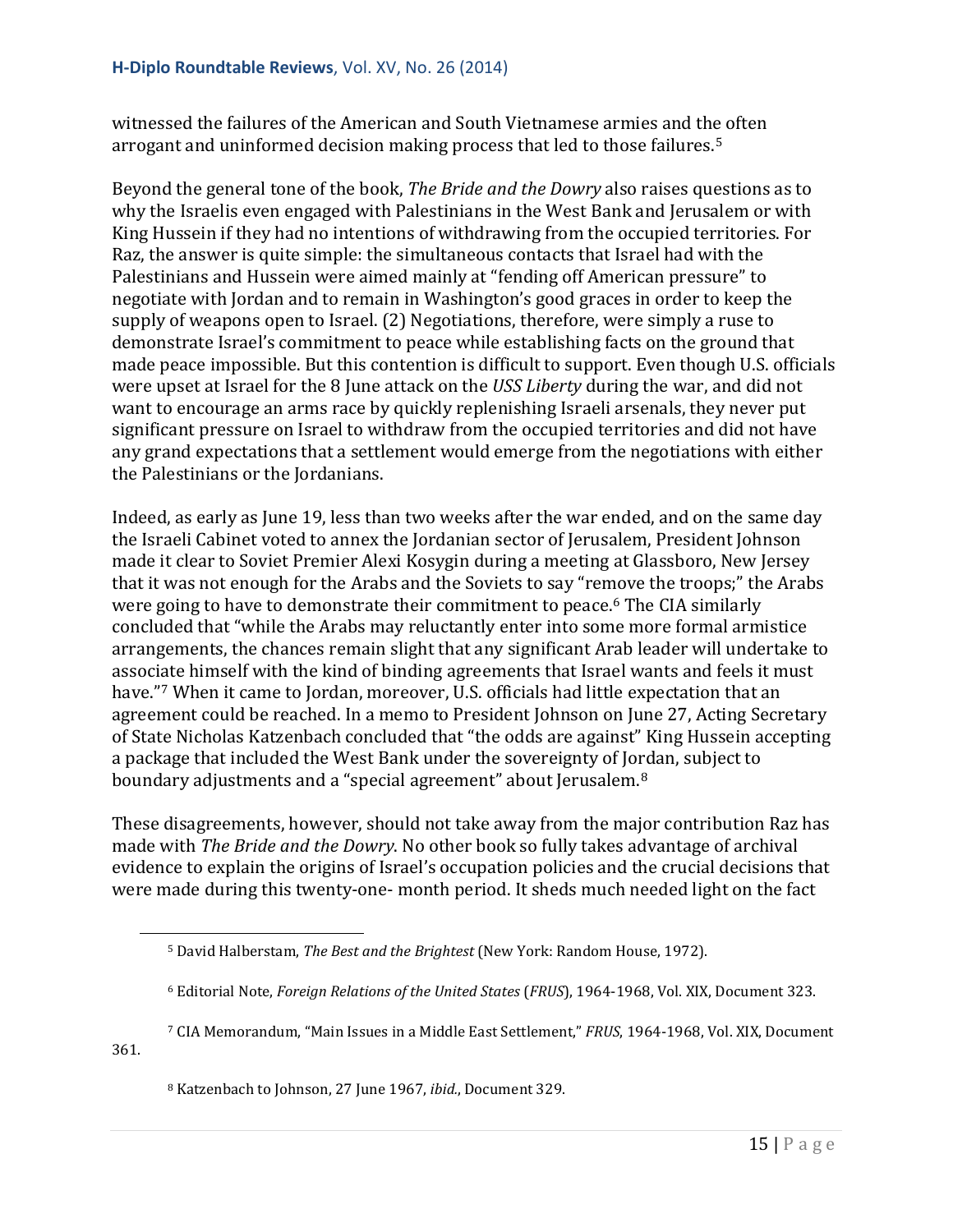#### **H-Diplo Roundtable Reviews**, Vol. XV, No. 26 (2014)

that there were legitimate alternatives to the PLO in the wake of the Six-Day War which were willing to reach a political settlement with Israel. And it adds nuance to Israel's relations with Jordan and the long history of secret Zionist-Hashemite contacts. As a result, I believe that this will not only become required reading for students of the Arab-Israeli conflict and Middle East studies, but will take its rightful place alongside many of Israel's most prestigious works of 'new history' in reshaping how we view Israel's relations with its Arab neighbors.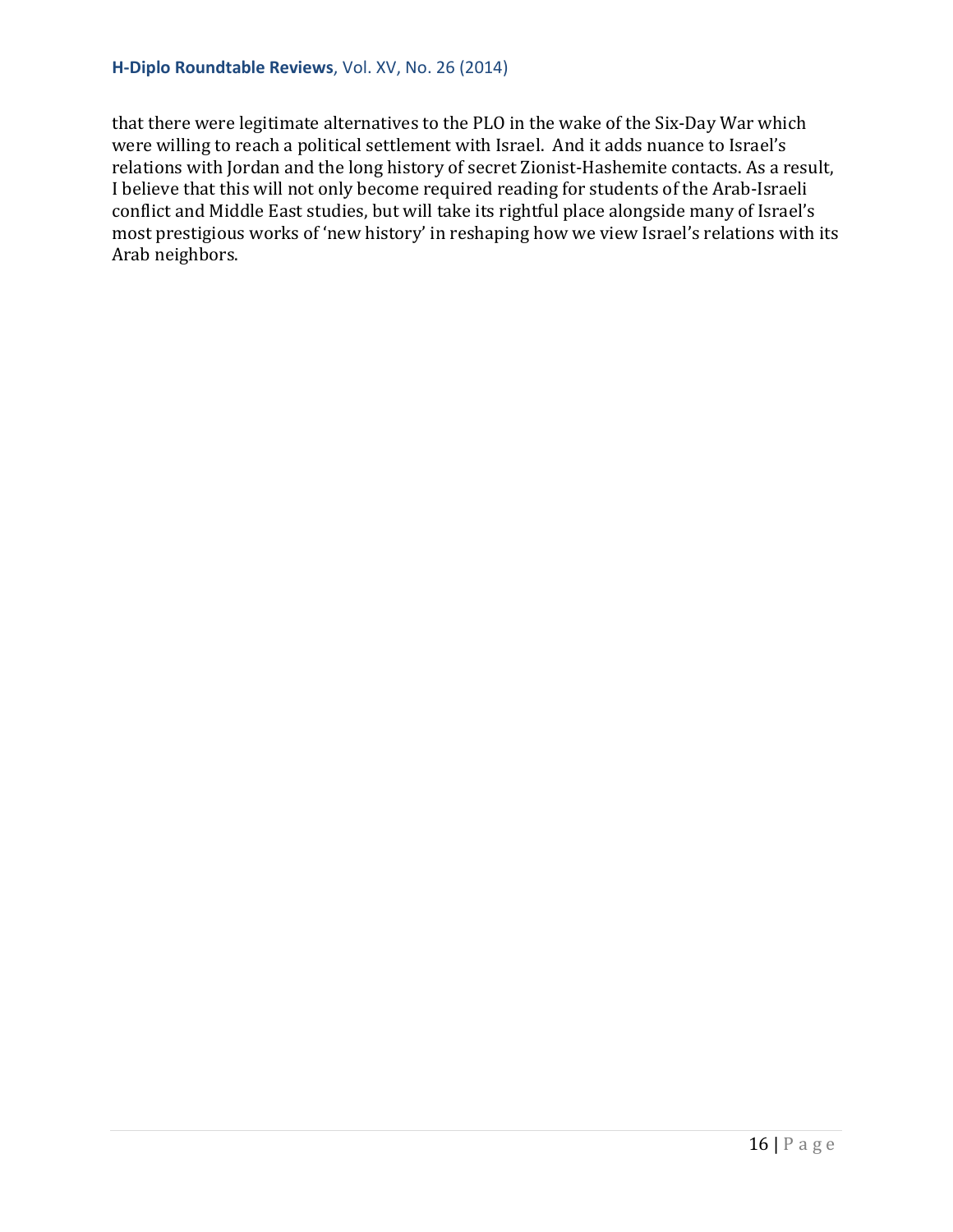#### <span id="page-16-0"></span>**Review by Charles D. Smith, Emeritus, University of Arizona**

vi Raz's exhaustively-researched study covers in time fourteen months, from June 1967 to the end of October 1968. In depth, however, it carefully examines Israeli **Apolicies toward West Bank and Gaza Palestinians, especially the former, and with** The Six-Day War. Essentially the government of Lovi Eshkel wanted to keep the Six-Day War. Essentially the government of Lovi Eshkel wanted to keep the Six-Day War. Essentially the government of Lovi Eshkel wanted to keep in the Six-Day War. Essentially, the government of Levi Eshkol wanted to keep the 'dowry,' the West Bank which Israelis considered part of the land of Israel, but without the 'bride,' the Palestinians who inhabited that land. Various military officials destroyed Palestinian villages and expelled their inhabitants with the goal of solidifying Israel's control of the territory but had their actions countermanded by those who feared international retribution. As I will note in detail below, and Raz deals with this briefly, the Lyndon Johnson administration had few illusions about Israeli goals but officials were constrained by Johnson's own personal sympathy for Israel and his fear of the domestic political implications of open opposition to Israeli actions.

Raz traces in intricate detail, relying on personal interviews and the private papers of many Israeli politicians and military officials of the time, the maneuvers taken by Israel to forestall any decision on the territories it had newly acquired. Raz depicts these tactics as "deceitful", "duplicitous" and as "prevarication," where Israel sought a justifiable means of retaining the lands without antagonizing its protector, the United States. (274, 275, 4) At the same time, relying on Arabic sources and memoirs as well as American diplomatic reports, he outlines the steps Jordan's King Hussein took to try to reach a peace accord with Israel, and Israel's interaction with various Palestinian factions in the West Bank. Indeed, Israeli officials played off various Palestinian interlocutors against both their opponents within the West Bank and against King Hussein who viewed such encounters as aimed at denying his claim to the West Bank and to East Jerusalem. Israel had incorporated the latter into Israel shortly after the war and declared it non-negotiable. To be sure, one reason for the Israeli determination to not engage in serious discussion with King Hussein was the deeply-divided cabinet that Eshkol oversaw; no consensus was possible. But Raz is convincing in his portrayal of Eshkol himself as eager to retain the West Bank while being unable and unwilling to transform that desire into a policy that would satisfy his political opponents and outside observers. Hence, as Raz notes, the talks conducted between Israeli officials and King Hussein were essentially stalling tactics on the part of Israel as opposed to sincere efforts by Hussein to reach a peace accord with Egyptian President Gamal Abd al-Nasser's backing.

Of particular interest to Raz, and the subject of his recent article in *Diplomatic History*, [1](#page-16-1) is the June 19, 1967 Israeli peace offer that was supposedly made to Arab states via Washington. Raz argues convincingly in his book, and in far greater detail in his article, that this document was aimed at the Johnson administration and was never passed on to Arab

<span id="page-16-1"></span><sup>1</sup> Avi Raz, "The Generous Peace Offer that was Never Offered: The Israeli Cabinet Resolution of June 19, 1967," *Diplomatic History* 37:1 (January 2013): 85-108 i<br>I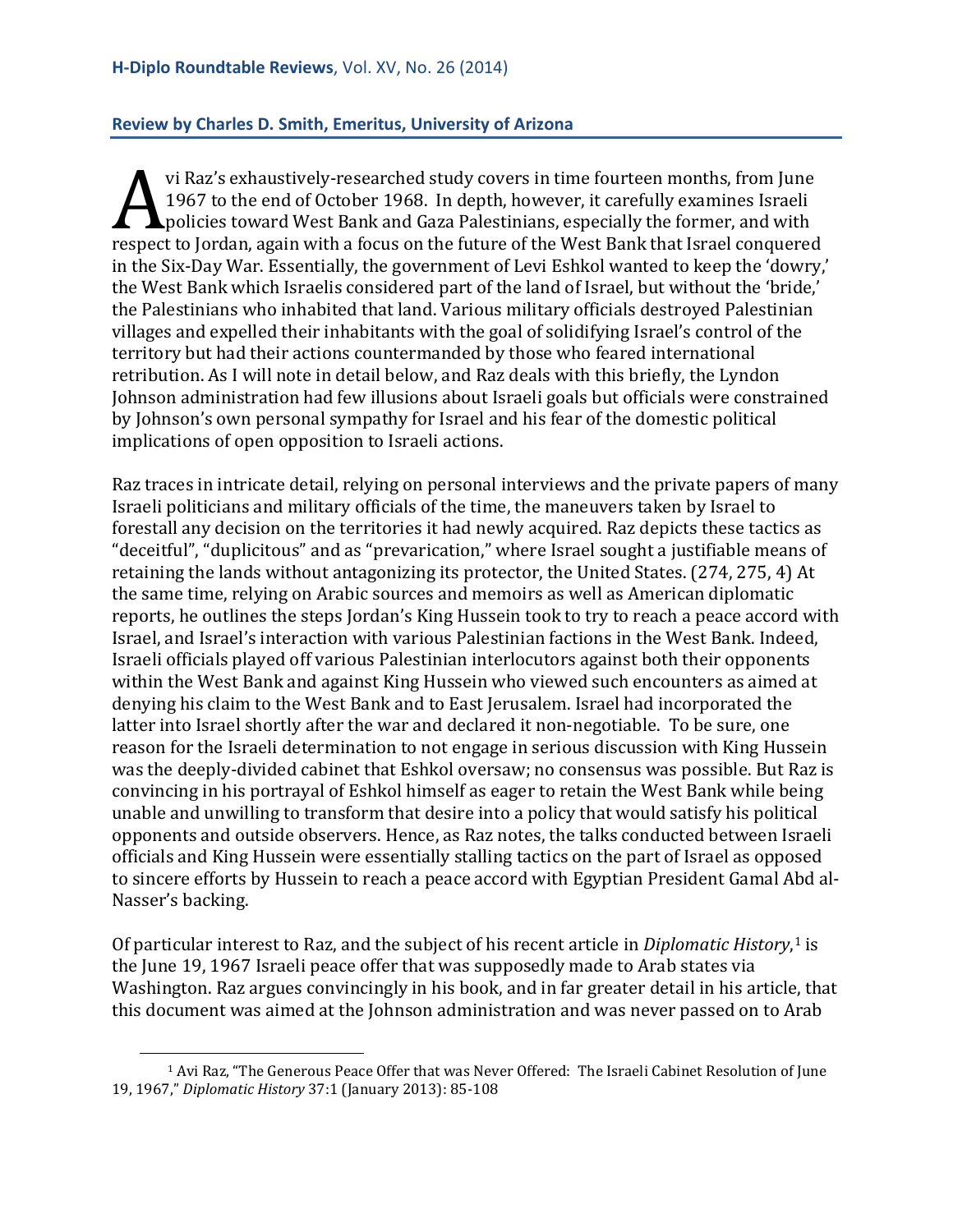diplomats or heads of state. This reviewer is also concerned with the 'peace offer' because it coincided with Lyndon Johnson's official statement of the same day, June 19, 1967 that enabled the United States to disavow its supposed commitment of May 23 $rd$ , made by Johnson, that it would support the 'territorial integrity' of all the states in the region. Johnson reversed himself under intense pressure from Israel and its supporters in Washington as I note in my "The United States and the 1967 War," a sourc[e w](#page-17-0)hich Raz apparently did not have a chance to consult before his book was published.2

I should stress that Raz is not directly concerned with U.S. policy during this period, although he has consulted State Department files and Johnson library materials online. I raise this question: is it a coincidence that Israel and the United States should issue such statements on the same day? Furthermore, Raz mentions Johnson's speech of June 19th (116), but argues that its main point dealt with the Palestinian refugees. In fact, mention of the refugee question had been a staple of U.S. declarations on Middle East peace since Israeli independence, although, as Raz notes, Johnson referred to those Palestinians now created homeless by this latest war. Still, the key point in Johnson's speech is the fifth. There Johnson referred to the question of territorial integrity he had mentioned on May  $23<sup>rd</sup>$ , but he said that it would now have to be established by the parties to the conflict themselves, and he specifically rejected the idea of a return to the boundaries existing on June 4.

Johnson gave this speech in response to pressures from advisers who themselves had close ties to Israel, such as Abe Fortas. As Tom Segev noted, the Israeli embassy had code names for its sources within and outside the White House, and the then second-highest ranking official in the embassy, Eppie Evron, also acknowledged in 1992 that the embassy had several channels to the White House during the crisis.<sup>[3](#page-17-1)</sup> The fear for Israel and its backers was that Johnson would adopt the policies used by the Eisenhower administration after the 1956 Suez crisis when the U.S. demanded Israeli withdrawal from the Sinai, a point driven home to Johnson from June 7 onward.

Johnson's willingness to heed this advice reflected his own personal views, not just political pressure. He took great pride in recalling that as Senate majority leader he had opposed President Eisenhower's insistence on Israeli withdrawal from the Sinai in 1957. As a result, Johnson's insistence that there be 'recognized boundaries' permitting all nations to live in 'peace and security,' goals that would have to be achieved by the leaders of Middle East countries, met Israeli demands. Johnson's Point 5 would become the foundation of Security

<span id="page-17-0"></span><sup>2</sup> Charles D. Smith, "The United States and the 1967 War," in Wm Roger Louis and Avi Shlaim, editors, *The 1967 Arab-Israeli War: Origins and Consequences* (Cambridge, UK: Cambridge University Press, 2012): 165-92. The text of Johnson's May 23rd speech can be found in *Papers of Lyndon Baines Johnson, President 1963—1969,* "President's Appointment File (Diary Back-Up)," Box 67, Lyndon Baines Johnson Presidential Library [LBJL]. i<br>I

<span id="page-17-1"></span><sup>3</sup> *Ibid.*, 176-77, Richard Parker, editor, *The Six-Day War: A Restrospective*. (Gainesville: University Press of Florida, 1994): 226, and Tom Segev, *1967: Israel, the War, and the Year That Transformed the Middle East.* Trans. by Jessica Cohen. (New York: Metropolitan Books, 2007)): 119-20, 302, 332.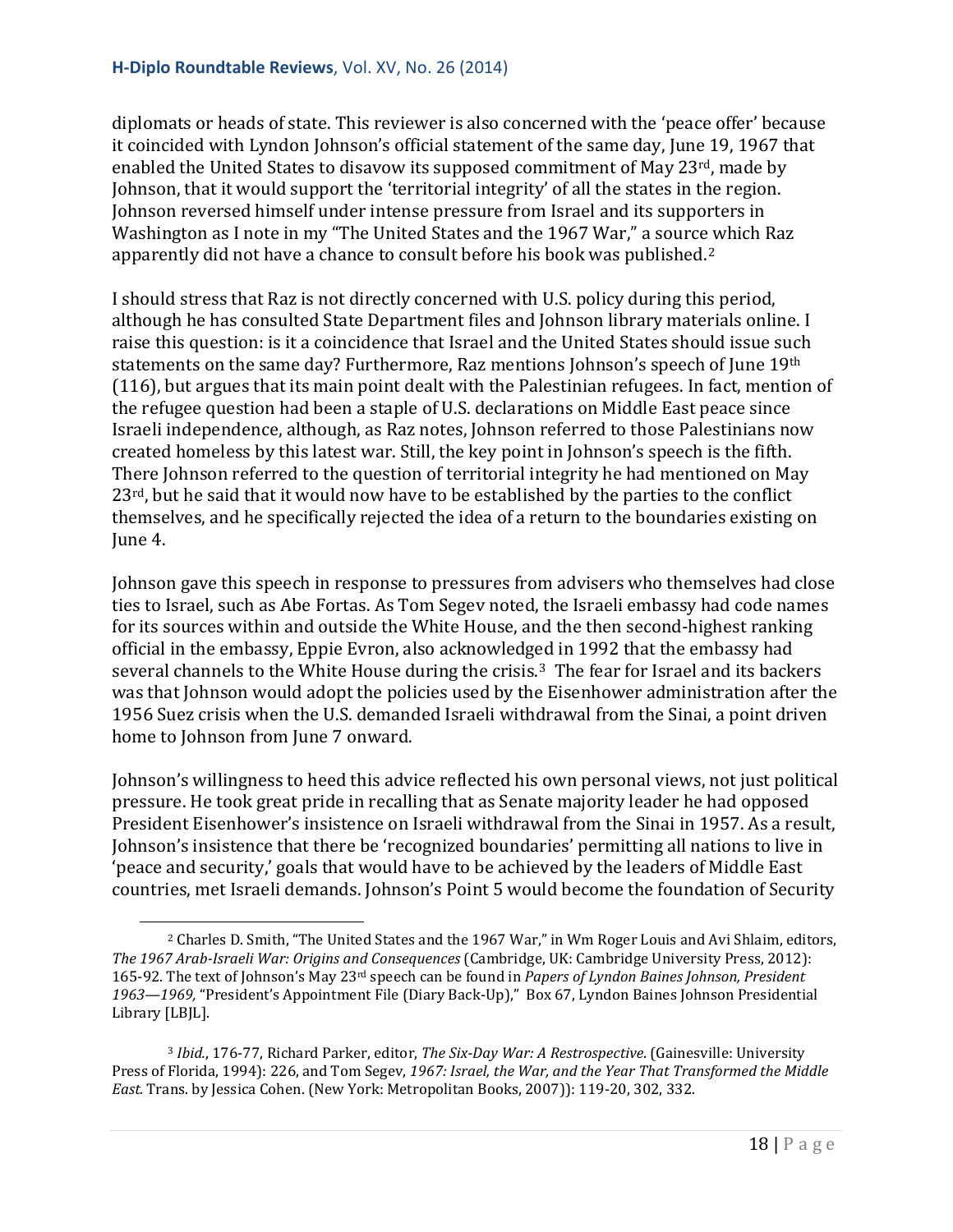# **H-Diplo Roundtable Reviews**, Vol. XV, No. 26 (2014)

Council Resolutions 242, passed in November, 1967, but not without continued pressure from Israeli diplomats who repeatedly called attention to Johnson's June 19th declaration when it appeared that Washington might sign on to United Nations' resolutions calling for full withdrawal from territories. As Evron told National Security Adviser (NSA) Walt Rostow in late August,

The heart of the Israeli objection to the joint U.S.-Soviet resolution is its implication that Israel must return to boundaries occupied on June 4. Even in exchange for a peace treaty, Israel is not prepared for a simple return to the June 4 boundaries. What Israel will seek by agreement with the Arabs are "secure" boundaries in addition to maintaining the unity of the city of Jerusalem.[4](#page-18-0)

White House National Security staffers knew that any role the U.S. might play in a prospective Arab-Israeli settlement depended on "how hard LBJ was willing to lean on Israel."[5](#page-18-1) Johnson was unwilling. His personal views, which were sympathetic to Israel, mirrored public opinion. Given growing opposition to his Vietnam policies, his advisers told him that allowing Israel to remain in place in its newly occupied lands could well turn create more sympathy for his expansion of the U.S. commitment in Vietnam.

All of the above, other than my differing from Raz on the salient clauses of Johnson's June  $19<sup>th</sup>$  speech, reinforce the points he makes in his book. The charge of 'prevarication' is particularly apt with respect to Raz's treatment of Israeli talks with Jordan's King Hussein, a judgement that matches American reports as well. What Raz does not mention, as beyond his brief, is that the United States saw itself as having a role in seeking to facilitate these discussions. State Department officials titled the project 'SANDSTORM,' ninety per cent of whose files are still withheld from public examination; Raz has footnotes citing U.S. diplomatic cables with that heading but does not mention it in his text. These cables conclude generally that King Hussein was eager to reach an agreement, that would include East Jerusalem, in return for an accord but his Israeli counterparts, who included Foreign Minister Abba Eban at times, always represented themselves as seeking Hussein's views without being authorized to discuss terms. Raz's treatment of these exchanges, which is based on numerous Israeli and some Arab sources, suggests that enough is now known about SANDSTORM that the State Department should open SANDSTORM files for researchers, especially when we note also the discussions by Nigel Ashton and Avi Shlaim in their respective biographies of King Hussein.[6](#page-18-2)

<span id="page-18-0"></span><sup>4</sup> Walter Rostow*, "*Memorandum, of Conversation, 29 August, 1967."*Foreign Relations of the United States*, Vol. XIX, Harriet Dashiell Schwar, editor, *Arab-Israeli Crisis and War, 1967* (Washington, D.C..: U.S. Government Printing Office, 2004): no. 431, 811-13. i<br>I

<span id="page-18-1"></span><sup>5</sup> "Memorandum for Mr. [McGeorge] Bundy," [from Harold Saunders], National Security Files (NSF], Special Committee on the National Security Council [NCNSC] Box 13, 21 September 1967, Lyndon Baines Johnson Presidential Library [LBJLib]. See also Smith, "The United States and the 1967 War," 187.

<span id="page-18-2"></span><sup>6</sup> Nigel Ashton, *King Hussein of Jordan: A Political Life* (New Haven: Yale University Press, 2008): 121- 35, and Avi Shlaim, *Lion of Jordan: The Life of King Hussein in War and Peace* (New York: Alfred A. Knopf,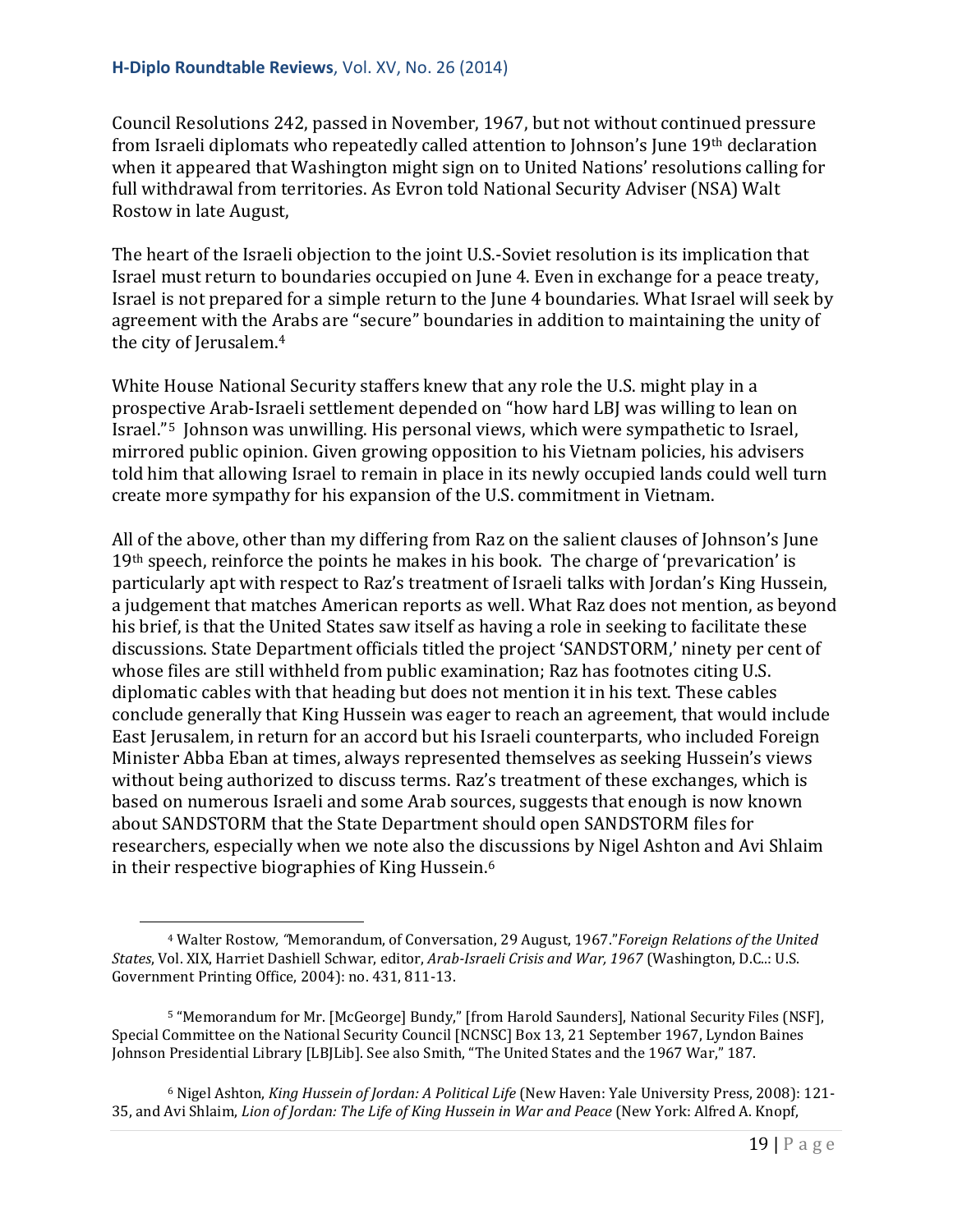One final question relates to Raz's statement in his article that "in international diplomacy every exchange is recorded," including information imparted "on a personal basis" or "in strict confidence."<sup>[7](#page-19-0)</sup> He concludes from this that the alleged Israeli peace offer of June 19, 1967 was never conveyed to Egypt or Syria. I agree. But as he does elsewhere in the article (101), when comparing varying versions of what occurred, he refers to Yitzhak Rabin's remark that the June 19 resolution "was to be communicated *solely* to the United States." The question is to whom was it communicated, the White House, or Secretary of State Dean Rusk? Raz's own sources from Israeli cabinet documents suggest that Eshkol aimed the resolution at President Johnson and the special committee on the crisis headed by McGeorge Bundy, with Eshkol stating that "They [the Americans] need to know what they would support" (91); Johnson had appointed Bundy, National Security Adviser for President John F. Kennedy, as chair of the committee of the National Security Council that would handle all communications pertaining to the 1967 War; he assumed the post on June  $7<sup>th</sup>$ .

This remark takes on added significance if we realize that Bundy's special committee had met on June 13 with both Johnson and Secretary of Defense Robert McNamara, bemoaning the dilemma the U.S. faced because of Johnson's guarantee of territorial integrity on May 23rd; as Johnson asked in the meeting, "how do we get out of this predicament?"<sup>[8](#page-19-1)</sup> Johnson's June 19th speech calling on parties to the conflict to resolve the question in a manner that would guarantee the security of all parties was the answer. Israeli could use this, as Raz shows in his article, to argue that secure boundaries demanded the retention of some territory, a stance accepted by the U.S. though its leaders believed that such territorial modifications would be minor.

In this light, having supposedly sincere Israeli assurances that Israel sought a peace agreement, Johnson could give his own June 19th talk presuming Israeli commitment to future negotiations with Arab leaders. Significantly, the Israeli plan declared its willingness to seek peace treaties with Egypt and Syria but stated that it would "defer the discussion of the position regarding Jordan," the one country recognized as eager to sign a treaty.<sup>[9](#page-19-2)</sup>

Can one prove in light of existing documentation that the Israeli resolution and Johnson's speech of June 19th were linked? There is no such evidence, only coincidence, but I am not as confident as Raz that all exchanges, even on a personal basis, are recorded. Johnson was fond of transmitting messages to Prime Minister Eshkol by private emissaries, notably

<span id="page-19-1"></span><span id="page-19-0"></span><sup>2008): 281-311.</sup> U.S. records for SANDSTORM remain heavily sanitized: see NSF, CF [Country File], Box 113, LBJL. i<br>I

<sup>7</sup> Raz, "the Generous Peace Offer," 94.

<sup>8</sup> Smith, "The United States and the 1967 War," 183.

<span id="page-19-2"></span><sup>&</sup>lt;sup>9</sup> See the text of Israeli resolution 563 of June 19<sup>th</sup> in Raz, "The Generous Peace Offer," 86.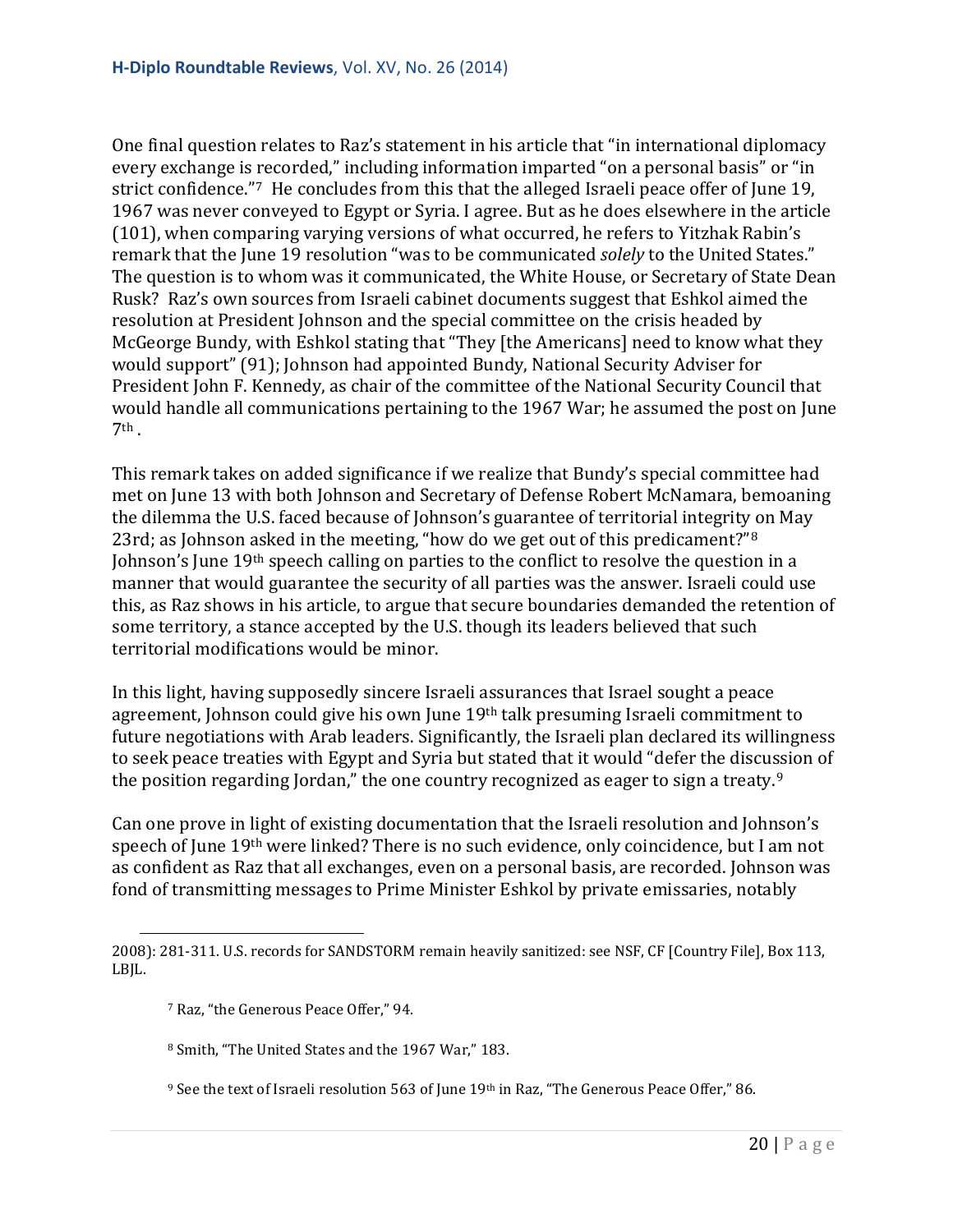Arthur Krim and Abe Feinberg, both Democratic Party stalwarts who were close to the Israeli establishment. Feinberg in particular called the White House when planning trips to Israel and private meetings would be arranged with Johnson; records of the calls and dates of meetings are available at the Johnson library but I have found no records of the conversations themselves. More conclusive proof is more likely to be found in Israeli than American archives.

As for the State Department, the evidence suggests that Secretary of State Rusk was not informed of key developments such as Johnson's expectation as of the evening of June 2<sup>nd</sup> that Israel would soon attack, information he imparted to British Prime Minister Harold Wilson at a dinner held in Wilson's honor. Johnson had been given this information in separate memos sent to him that day by CIA director Richard Helms and General Earle Wheeler, Chair of the Joint Chiefs of Staff.<sup>[10](#page-20-0)</sup> In short, not all information was shared with key officials within the administration, and the State Department was to a certain extent left out of the loop. This situation continued into the Nixon administration, where tensions between Secretary of State William Rogers and National Security Adviser Henry Kissinger rose to a degree that each told his staffers not to discuss any matters with their counterparts.[11](#page-20-1) Available records do not necessarily indicate how policy was made or what information served as its basis.

One final question for Avi Raz pertains to the Israeli dismantling of Israel's June 19th peace proposal on October 31, 1968 (258-61). This decision followed closely on Johnson's decision two weeks earlier to officially approve the sale of Phantom jets to Israel, a goal Israel had sought for over a year. Were these two developments linked? Did Israel now feel sufficiently secure in its reliance on the U.S. as its main military supplier to defy it politically? Israel had been seeking to make Washington its main military supplier for years. As Zach Levy has shown, Israel viewed the American decision to sell Israel Skyhawk jets in February 1966 as a major triumph. Abba Eban cabled Eshkol that the agreement was "of tremendous political value," that "enabled Israel to strive for a continued intensification of the existing U.S. commitments and the creation of sui generis strategic relations.["12](#page-20-2)

None of these comments challenges the substance of Avi Raz's two publications under review. I find his arguments convincing and he is to be congratulated for the depth and extent of his research, which opens a new and crucial window on Israeli policymaking in the aftermath of the 1967 War. The fact that his studies have raised so many questions for

i<br>I

<sup>12</sup> Zach Levey, "The United States' Skyhawk Sale to Israel," *Diplomatic* History 28:2 (April 2004): 274.

<sup>10</sup> Smith, "The United States and the 1967 War," 178.

<span id="page-20-2"></span><span id="page-20-1"></span><span id="page-20-0"></span><sup>11</sup> "Interview with Harold Saunders," by Thomas Stern, November 24, 1993, p. 20.. The Association for Diplomatic Studies and Training, accessed a[t www.adst.org/Oral.History.htm.](http://www.adst.org/Oral.History.htm.) Saunders was the National Security Council staff person at the White House during the crisis. These oral histories of Foreign Service officers often give insight into situations they experienced firsthand, in addition to the personal backgrounds they contain.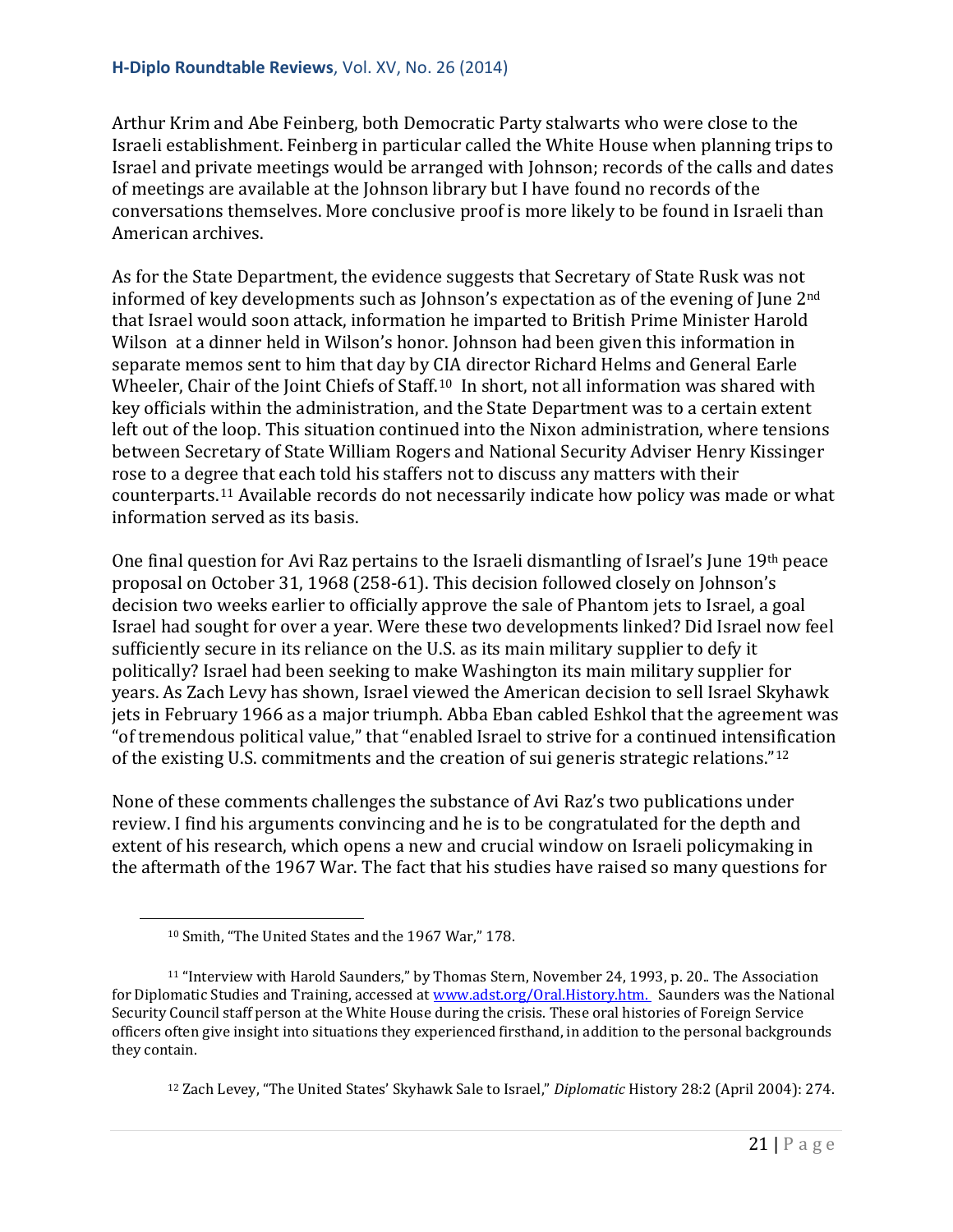this reviewer with respect to American policies during the period studied is itself an indication of the importance of his book and article.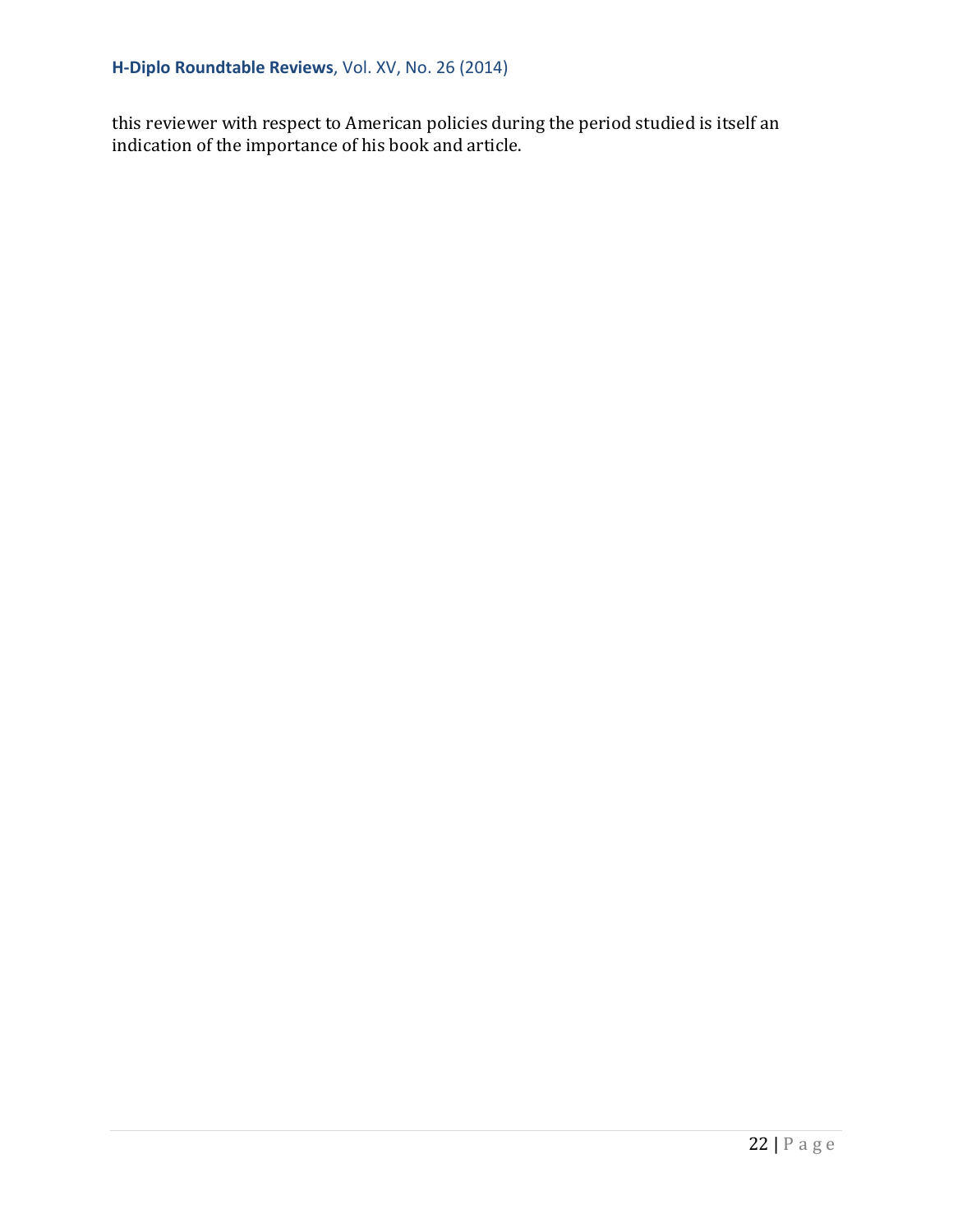#### <span id="page-22-0"></span>**Author's Response by Avi Raz, University of Oxford**

ifferent people see different things when they read the same text. For example, Charles Smith says that my book discusses the first fourteen months following the Six Day War, "from June 1967 to the end of October 1968," while Nigel Ashton, referring to the same Smith says that *my book discusses the first fourteen months following the Six Day*<br>
"from June 1967 to the end of October 1968," while Nigel Ashton, referring to the speriod, writes that *The Bride and the Dowry* deals wi states that my study covers twenty-one months. The three reviewers also differ in their focus on other issues. Ashton dwells on the secret postwar contacts between Jordan's King Hussein and the Israelis by relying on his own work.[1](#page-22-1) Smith is concerned with the United States Middle East policy during the 1967 crisis, which is the subject of his recent study.<sup>[2](#page-22-2)</sup> Daigle's main thrust is the alleged "angry tone" of my book. Yet the trio unanimously heap praise on my work, for which I am obviously grateful, although in Daigle's case I find his acclaim rather puzzling in view of his critical comments.

Before addressing the various points raised in the three reviews, it may help to outline the principle arguments of my book. Contrary to the Israeli claim that there was no partner for peace on the Arab side in the aftermath of the June 1967 War, from the start of the occupation both the West Bank leadership and King Hussein of Jordan communicated to Israel their desire for a peaceful accommodation. The Americans, who felt a sense of duty toward the pro-Western Hussein, pressured Israel to negotiate a peace settlement with their Jordanian ally, based on the prewar lines with minor, reciprocal modifications. But the Israelis, unwilling to relinquish their war acquisitions – particularly Arab Jerusalem, the West Bank, and the Gaza Strip – resorted to a foreign policy of deception whose aim was to deceive Washington into thinking that they were weighing their peace options: the so-called "Jordanian option" versus the so-called "Palestinian option." Thus, they were playing for time by holding a one-way dialogue with the West Bankers and establishing futile contacts with Hussein, while creating faits accomplis in the occupied territories.

The Israeli approach reflected a metaphor coined by Prime Minister Levi Eshkol immediately after the military victory in June. In the metaphor, Israel's territorial conquests were a "dowry" and the Arab population a "bride." "The trouble is that the dowry is followed by a bride whom we don't want," Eshkol repeatedly lamented (3). My study shows that the Eshkol government effectively translated the metaphor into a policy whose aim was to appropriate the dowry and divorce the bride. The latter, i.e. the Israeli efforts "to divorce the bride" – either by driving out the inhabitants of the West Bank and the Gaza Strip or by denying their return to their homes in the occupied territories – is essential to the understanding of Israel's ambition. It is thus disappointing that all three reviewers completely disregard chapter 4

<span id="page-22-1"></span><sup>1</sup> Nigel Ashton, *King Hussein of Jordan: A Political Life* (New Haven and London: Yale University Press, 2008); Nigel J. Ashton, "For King and Country: Jack O'Connell, the CIA, and the Arab-Israeli Conflict, 1963-71," *Diplomatic History* 36, No. 5 (November 2012), 881-910. i<br>I

<span id="page-22-2"></span><sup>2</sup> Charles D. Smith, "The United States and the 1967 War," in *The 1967 Arab-Israeli War: Origins and Consequences*, eds. Wm. Roger Louis and Avi Shlaim (Cambridge, UK; New York: Cambridge University Press, 2012), 165-92.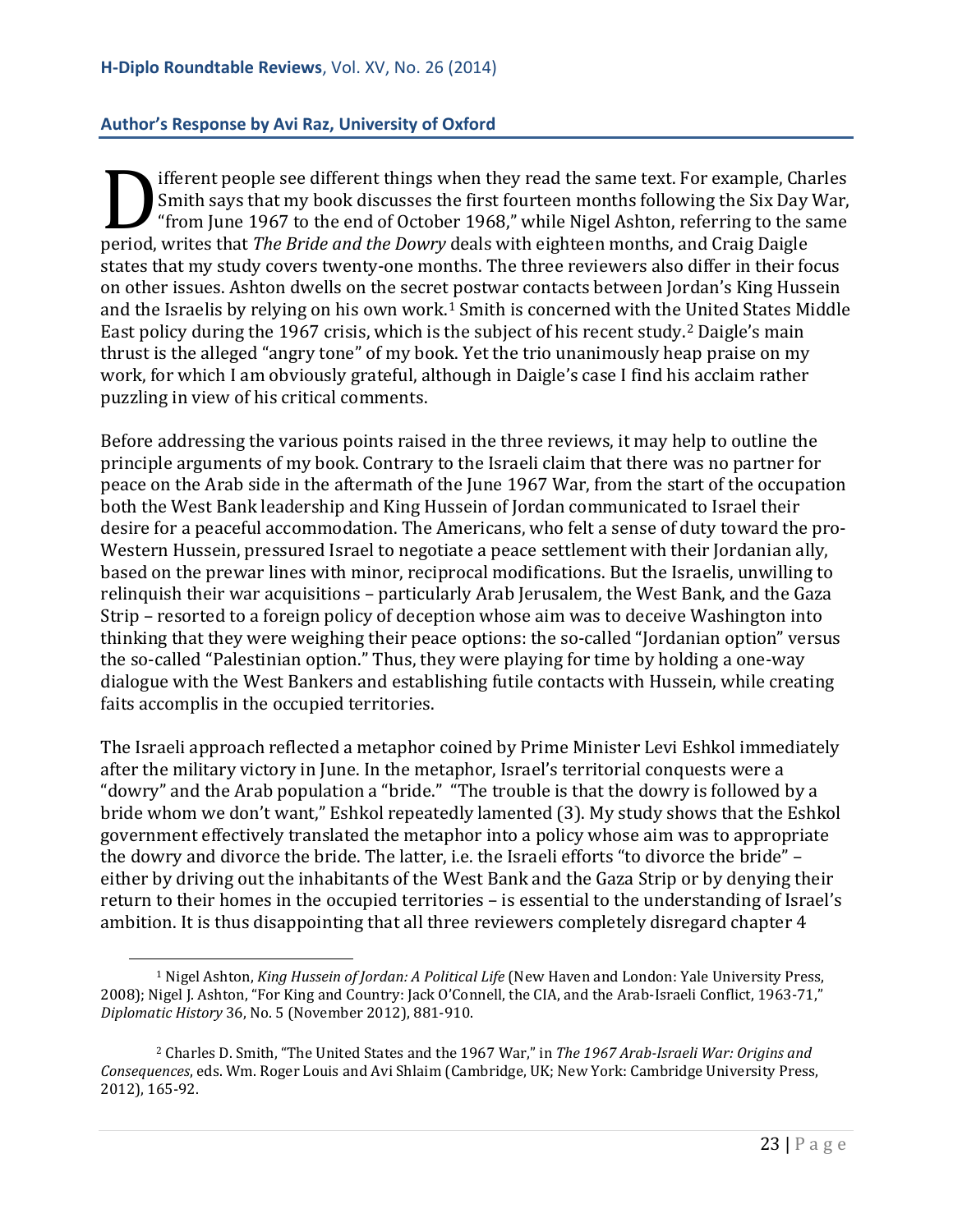("The Right of No Return") of *The Bride and the Dowry* and the discussions of the Israeli attitude vis-à-vis the "bride" elsewhere in the book (Smith mentions *en passant* the destruction of West Bank villages and the expulsion of their inhabitants, but the Israeli efforts to get rid of the "bride" were far more comprehensive). As I shall show later, Daigle's oversight of the "bride" is particularly crucial, resulting in his misrepresentation of my work.

Although the primary focus of my study is the foreign policy of Israel, an exploration of Washington's side of the story is vital. As Israel's main supporter in the diplomatic arena and supplier of armaments, the United States possessed the necessary levers to exert influence on its government. Yet America did not use them, despite its awareness of Israel's duplicity. In my view, the reason for Washington's indulgence was President Lyndon Johnson's personal sympathy toward the Jewish state. Charles Smith, who specializes in U.S. Middle East policy, endorses this conclusion as well.

In his review, Smith focuses on two events that took place on 19 June 1967. One is President Johnson's address in which he set out five principles of Middle East peace, and the other is a resolution adopted by the Israeli government which seemingly offered Egypt and Syria the territories they had lost in the war in return for contractual peace. As I show in *The Bride and the Dowry* (4[3](#page-23-0)-47) and more elaborately in a recent journal article,<sup>3</sup> the Israeli "generous peace offer" was nothing but a diplomatic maneuver to win over the Johnson administration, and was never meant to reach the Arabs. Smith wonders whether it was a coincidence that Israel and the U.S. "should issue such statements on the same day." But they did not: the Israeli Cabinet resolution was kept a closely guarded secret for many years. The Americans, for whom it was intended, learned about its substance two days later, on 21 June, when Abba Eban, the foreign minister of Israel, met Secretary of State Dean Rusk in New York. Smith is thus incorrect in arguing that the Israeli Cabinet resolution was aimed at Johnson and his Special Consultant McGeorge Bundy alone. In fact, article 2(c) of the resolution authorized Eban to relate the Israeli position "[i]n secret talks with representatives of the United States" without specifying any name.<sup>[4](#page-23-1)</sup>

From late July 1967 the Israeli government gradually retreated from the 19 June resolution by making a series of decisions departing from the original text that culminated in its complete annulment on 31 October 1968. There is nothing in the historical record to suggest that the adoption of the 31 October resolution was in any way linked to President Johnson's decision to supply Israel the much-desired fifty F-4 Phantom fighter-bombers earlier that month. Furthermore, Johnson's decision was followed by weeks-long U.S.-Israel negotiations over the terms of the sale, so the Israelis had every reason to refrain from rocking the boat before the Phantom deal was finalized. Indeed, the 31 October resolution was adopted in defiance of Washington's policy, but so had been so many other Israeli moves since the war: the annexation of Arab Jerusalem, the denial of new refugees' return to their homes in the West

<span id="page-23-1"></span><span id="page-23-0"></span><sup>3</sup> Avi Raz, "The Generous Peace Offer that was Never Offered: The Israeli Cabinet Resolution of June 19, 1967," *Diplomatic History* 37, No. 1 (January 2013), 85-108. i<br>I

<sup>4</sup> *Ibid.*, 86-87, n. 1.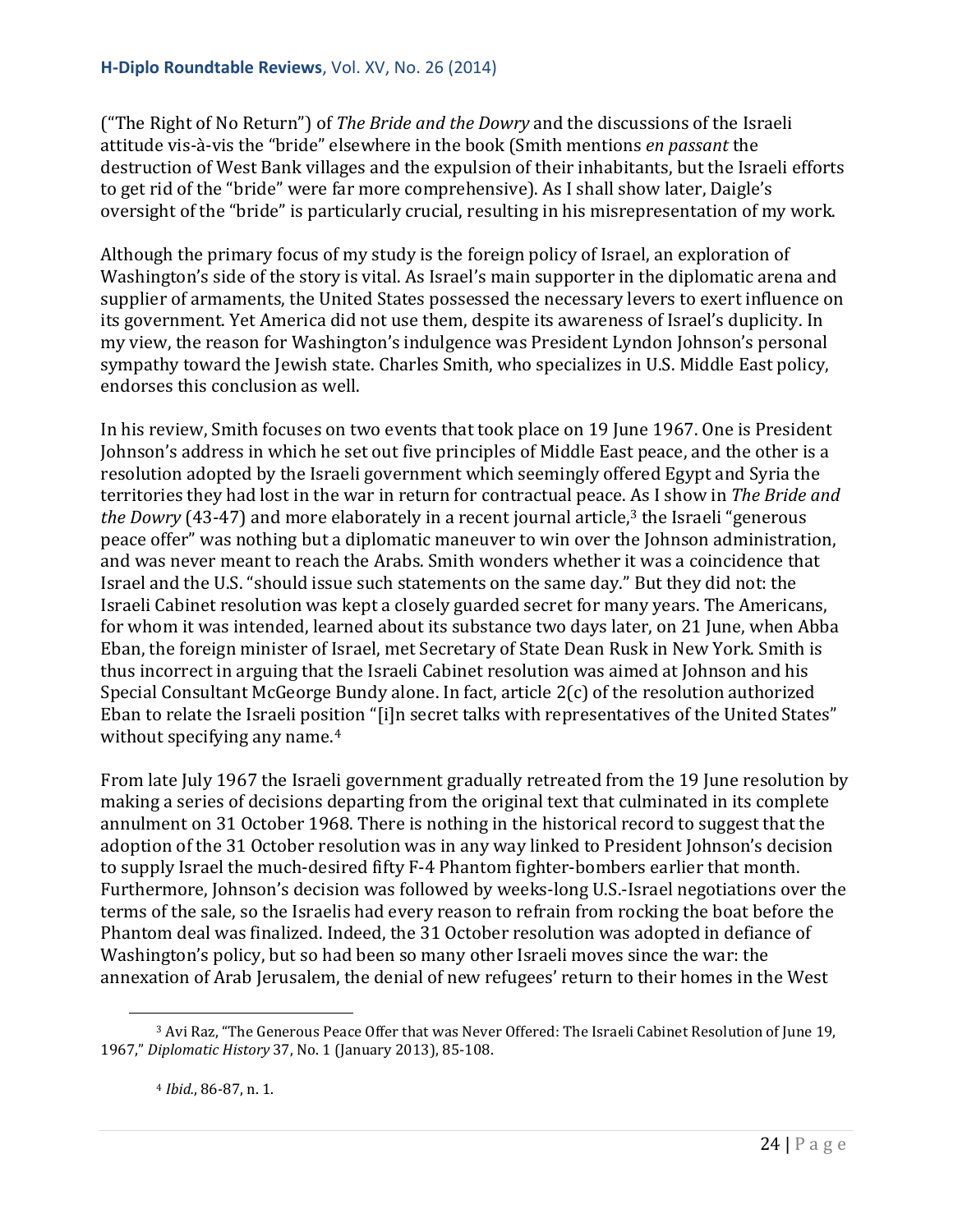#### **H-Diplo Roundtable Reviews**, Vol. XV, No. 26 (2014)

Bank; Jewish settlement building in the occupied territories; the raid on the Jordanian town of Karameh – to name just a few.

Returning to Johnson's 19 June speech, the President stated that "[t]he first and *the greatest* principle is that every nation in the [Middle East] has a fundamental right to live, and to have this right respected by its neighbors."[5](#page-24-0) Smith, however, considers the fifth principle, which emphasizes the importance of political independence and territorial integrity of all Middle Eastern states, as the most significant one. Thus, he also disagrees with my alleged argument that the main principle is the second, which deals with the refugee problem. The fifth principle may well be the most crucial among the five; I have never ranked them. All I say in the book is: "… when US President Lyndon Johnson set out the five principles of peace in the Middle East, 'justice for the refugees' was listed second" (116). More significantly, Smith's assertion that Johnson "specifically rejected the idea of a return to the boundaries existing on June 4" is wrong. What Johnson rejected was the idea of a return to the prewar no-war-no-peace condition: "There are some who have urged, as a single, simple solution, an immediate return to the *situation* as it was on June 4. … [T]his is not a prescription for peace but for renewed hostilities."<sup>[6](#page-24-1)</sup> In other words, Johnson accepted the Israeli demand that the armistice agreements in effect since 1949 should be replaced by peace settlements with its neighboring Arab states. Yet he believed that Israel's final borders should not be different from the 1949 Armistice lines. Smith himself says so in his 2012 article.[7](#page-24-2)

As noted, immediately after the war King Hussein conveyed to Israel his desire to trade land for peace, and Washington encouraged the Israelis to enter into negotiations with him. Many of the American dispatches regarding the attempts to bring about a Hussein-Israel dialogue during the second half of 1967 are designated "SANDSTORM." Smith suggests that "SANDSTORM" is the title given by State Department officials to a project whose aim was to facilitate the Hussein-Israel discussions. What I have learned during my research at the U.S. National Archives in College Park, Maryland, and the Lyndon B. Johnson Presidential Library in Austin, Texas, is that archivists have not found what exactly "SANDSTORM" meant. But a footnote in the relevant volume of *Foreign Relations of the United States* indicates that the term was a State Department designation for sensitive communications regarding the Hussein-Israel contacts. The footnote was added by the volume's editor to a cable Rusk sent to Eban in mid-July 1967, urging Israel to respond positively to Hussein's peace overture (more on this below). It cites another telegram which stated that "all cable traffic relating to [Rusk

<span id="page-24-0"></span><sup>5</sup> Address to the State Department's Foreign Policy Conference for Educators, June 19, 1967, *Public*  Papers of the Presidents of the United States: Lyndon B. Johnson, 1967, book I (Washington, D.C., 1968), 630-34 (emphasis added). i<br>I

<sup>6</sup> *Ibid.* (emphasis added).

<span id="page-24-2"></span><span id="page-24-1"></span><sup>7</sup> Smith, "The United States and the 1967 War," 184-85. Foreign Minister Eban told a parliamentary committee that during the initial months of the occupation Washington's position had been "complete withdrawal for complete peace"; only around October-November 1967 the Americans agreed to minimal territorial modifications. Eban's comments in minutes, Knesset Foreign Affairs and Security Committee, 23 December 1969, G/16707/3, Israel State Archives (ISA).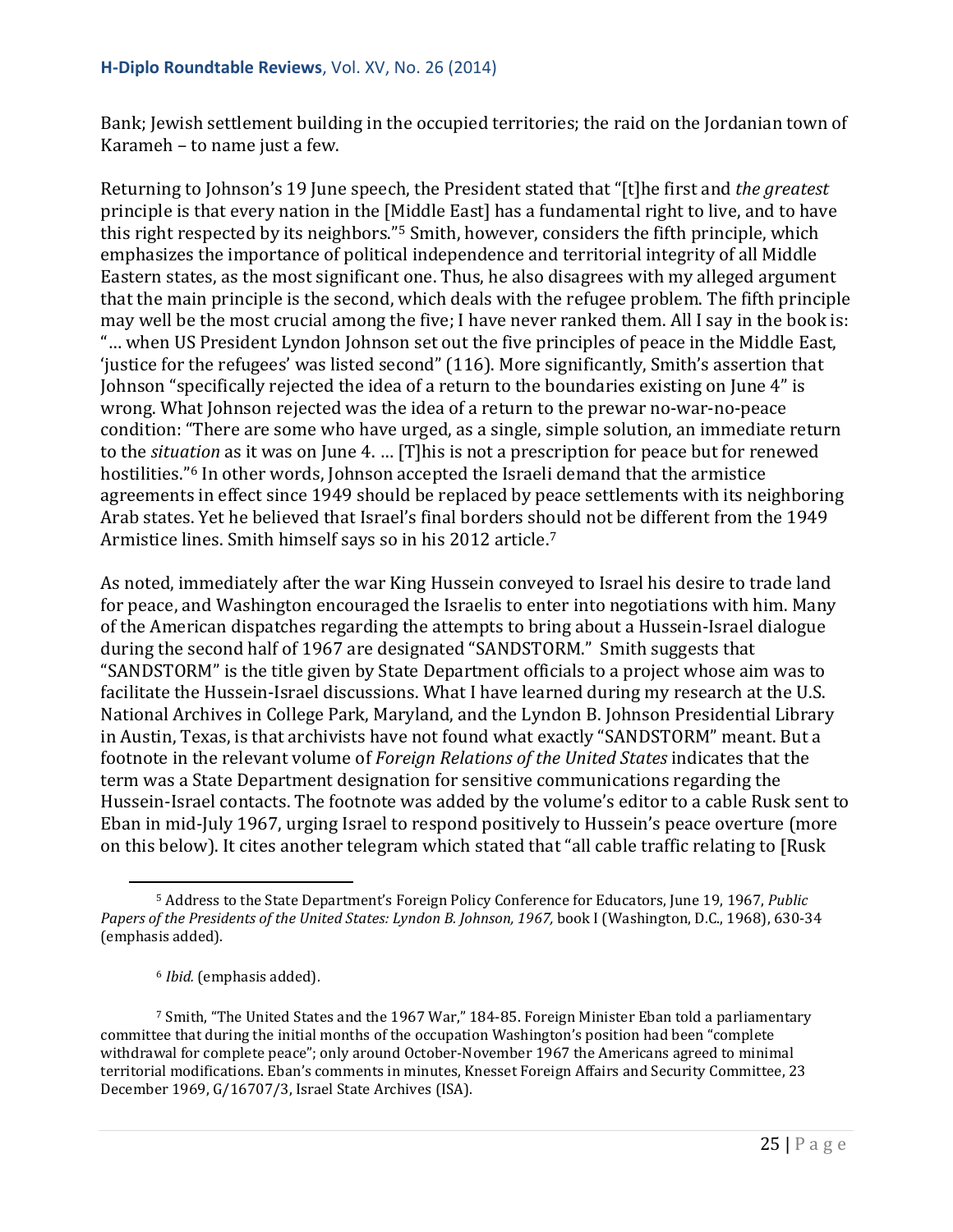cable to Eban] should be designated ... Sandstorm, because the [State] Department wished to give it maximum security."[8](#page-25-0) In addition to "SANDSTORM," the State Department applied another designation, "WHIRLWIND," presumably for private communications with Egypt's President Gamal 'Abd al-Nasser.

The clandestine Hussein-Israel contacts are at the center of Nigel Ashton's review. Ashton dealt with these contacts in his own work. His main source was a series of interviews with Jack O'Connell, the CIA station chief in Amman between 1963 and 1971, and King Hussein's confidant and adviser in later years as well. O'Connell was born in 1921 and died in 2010 at the age of eighty-nine. His memoir, *King's Counsel* – written when O'Connell was in his late eighties and published posthumously – is a fascinating read.<sup>[9](#page-25-1)</sup> But the book is also not always accurate. It includes minor slips and more significant mistakes. For instance, O'Connell presents the Israeli official Ya'acov Herzog as deputy director general of the Foreign Ministry;<sup>[10](#page-25-2)</sup> in fact, Herzog was the director general of the Prime Minister's Office and Premier Levi Eshkol's most trusted adviser; he handled the confidential channel of communication with King Hussein on the Prime Minister's behalf. Another example is O'Connell's comment on a secret meeting between U.S. National Security Adviser Henry Kissinger and Egypt's President Anwar al-Sadat that allegedly took place in Sharm al-Sheikh a few weeks before the 1973 Yom Kippur War;[11](#page-25-3) but Sharm al-Sheikh, under Israeli occupation since 1967, was not returned to Egypt until 1982. "*King's Counsel* is rich with stories that leave the reader wondering how reliable they are," observes Shimon Shamir, a professor of modern Middle East history and Israel's former ambassador to Egypt and Jordan.[12](#page-25-4) In Shamir's expert opinion, O'Connell's secondhand accounts are far less credible than his firsthand narrative. [13](#page-25-5)

This point is illustrated by O'Connell's story about Israeli Defense Minister Moshe Dayan's initiative to arrange a CIA-brokered meeting with King Hussein immediately after the June 1967 War. According to what O'Connell related in his interviews with Ashton during the ninth decade of his life, Dayan privately contacted the CIA's James Angleton, expressing fear that General Ariel Sharon, among others, wanted formally to annex the West Bank, thereby preventing future resolution of the Arab-Israeli conflict. Dayan thus proposed that a meeting

<sup>10</sup> *Ibid.*, 87.

<sup>11</sup> *Ibid.*, 124.

<span id="page-25-5"></span><span id="page-25-4"></span><span id="page-25-3"></span><sup>12</sup> Shimon Shamir, review of *Our Last Best Chance: The Pursuit of Peace in a Time of Peril* by King Abdullah II of Jordan, and *King's Council: A Memoir of War, Espionage, and Diplomacy in the Middle East* by Jack O'Connell, *Bustan: The Middle East Book Review* 3 (2012), 161.

<sup>13</sup> *Ibid.*, 162.

<span id="page-25-0"></span><sup>8</sup> *Foreign Relations of the United States, 1964-1968* [*FRUS*], vol. 19: *Arab-Israeli Dispute, 1967-1968* (Washington, DC, 2004), document 360, n. 1. i<br>I

<span id="page-25-2"></span><span id="page-25-1"></span><sup>9</sup> Jack O'Connell, with Vernon Loeb, *King's Counsel: A Memoir of War, Espionage, and Diplomacy in the Middle East* (New York and London: W. W. Norton, 2011).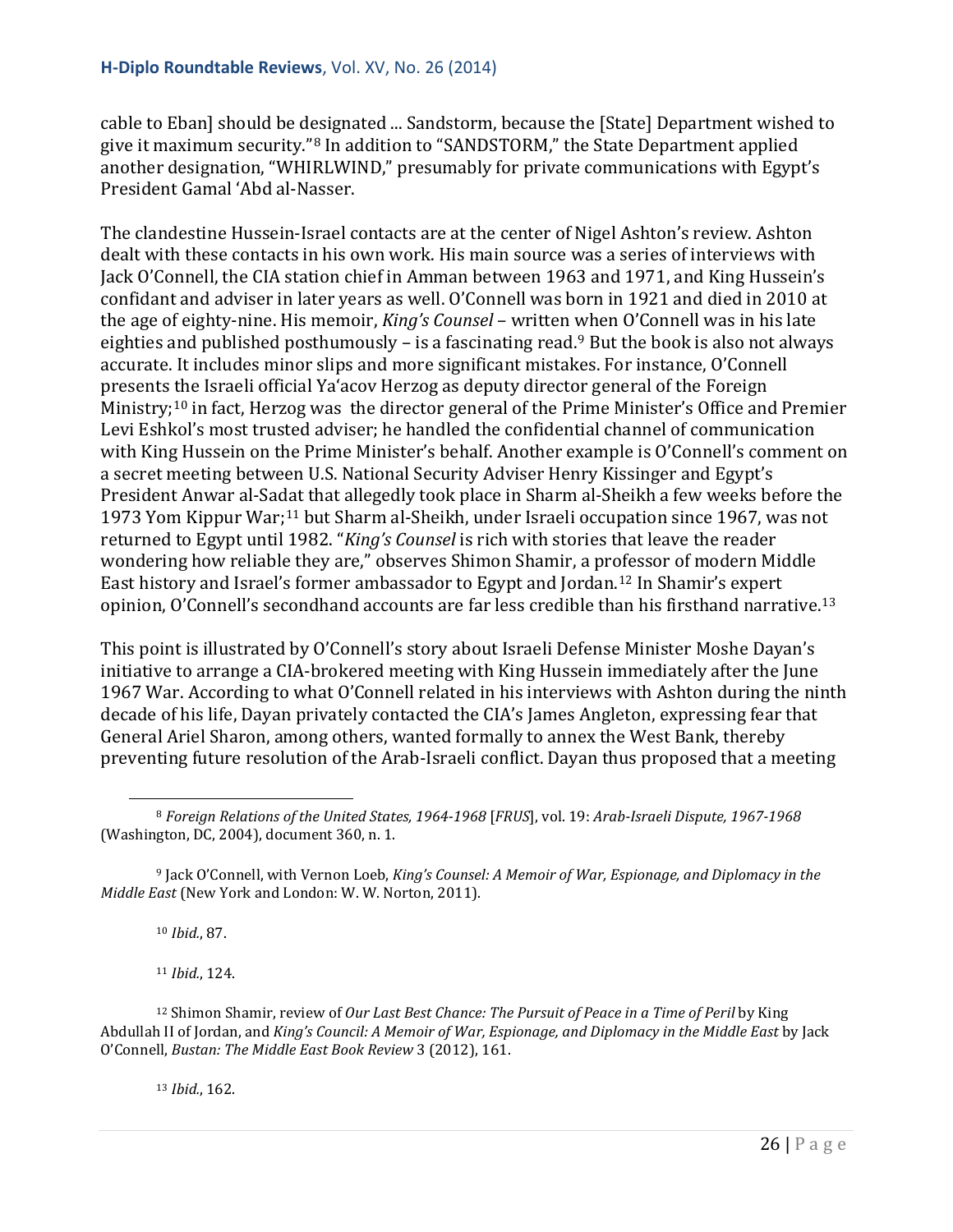with Hussein should be arranged without delay in order to bring about a covert peace process which might provide a way out of the situation.<sup>[14](#page-26-0)</sup> In O'Connell's memoir, however, the plot is somewhat different: here Dayan did not mention Sharon but warned that some of his fellow cabinet members were planning to keep the West Bank.[15](#page-26-1) In both versions O'Connell says that Angleton brought the matter to James Critchfield, chief of the CIA's Near East Division, and together they advised the CIA Director Richard Helms to set a Dayan-Hussein meeting in Geneva.

And there are two additional versions of this episode, of which Ashton seems unaware. One is James Critchfield's and the other is Richard Helms'. In 1989 James Critchfield told the American journalist Seymour Hersh that "Dayan and Zvi Zamir, then head of Mossad, joined forces with him and James Angleton at the end of the Six-Day War in a brief and ill-fated attempt to stop the abuse in the West Bank and elsewhere."[16](#page-26-2) Critchfield was referring to the Israeli destruction spree in Arab Jerusalem, the West Bank, and the Golan Heights, carried out "in an obvious attempt to drive Palestinians and other Arabs off their land and into Jordan and Syria"[17](#page-26-3) (as described in great detail in chapter 4 of *The Bride and the Dowry*). The goal, Critchfield said, was to prevent faits accomplis in the occupied territories in the shape of Jewish settlements by starting negotiations between Israel and Hussein with the aim of trading land for peace.[18](#page-26-4)

Critchfield's testimony, then, does not corroborate O'Connell's secondhand assertion that the CIA's involvement was initiated by Dayan, nor does it prove that it was the Israelis who raised the idea of embarking on direct peace negotiations with Hussein. In Critchfield's telling, Dayan and the Mossad chief "joined forces" with Angleton and himself, and it was not fear of undesirable annexation that motivated them but the wish to stop the destruction of houses in the occupied territories and the expulsion of Arab inhabitants. Yet Critchfield's version is also problematic. In the first place, the then head of the Mossad was Meir Amit; Zamir, Israel's military attaché to London in 1967, succeeded Amit a year later. Second, Defense Minister Dayan did not need the CIA's help "to stop the abuse in the West Bank and elsewhere"; a direct order to the army's high command would have been enough. Moreover, neither the demolition of Arab houses nor the expulsion of Arab inhabitants troubled Dayan much. On 7 June 1967, the third day of the Six Day War, Dayan told Lieutenant General Yitzhak Rabin, the chief of the General Staff , that the aim was to empty the West Bank of its inhabitants (3, 104). A day later – some forty-eight hours after the West Bank town of Qalqilyah had been taken by

<sup>17</sup> *Ibid*, 184.

<sup>18</sup> *Ibid*, 185.

<span id="page-26-0"></span><sup>14</sup> Ashton, *King Hussein of Jordan*, 125; idem, "For King and Country," 902. Without indicating a source, Charles Smith repeats this story in his 2012 article. Smith, "The United States and the 1967 War," 187. i<br>I

<sup>15</sup> O'Connell, *King's Counsel*, 56.

<span id="page-26-4"></span><span id="page-26-3"></span><span id="page-26-2"></span><span id="page-26-1"></span><sup>16</sup> Seymour M. Hersh, *The Samson Option: Israel, America and the Bomb* (London; Boston: Faber and Faber, 1991), 185.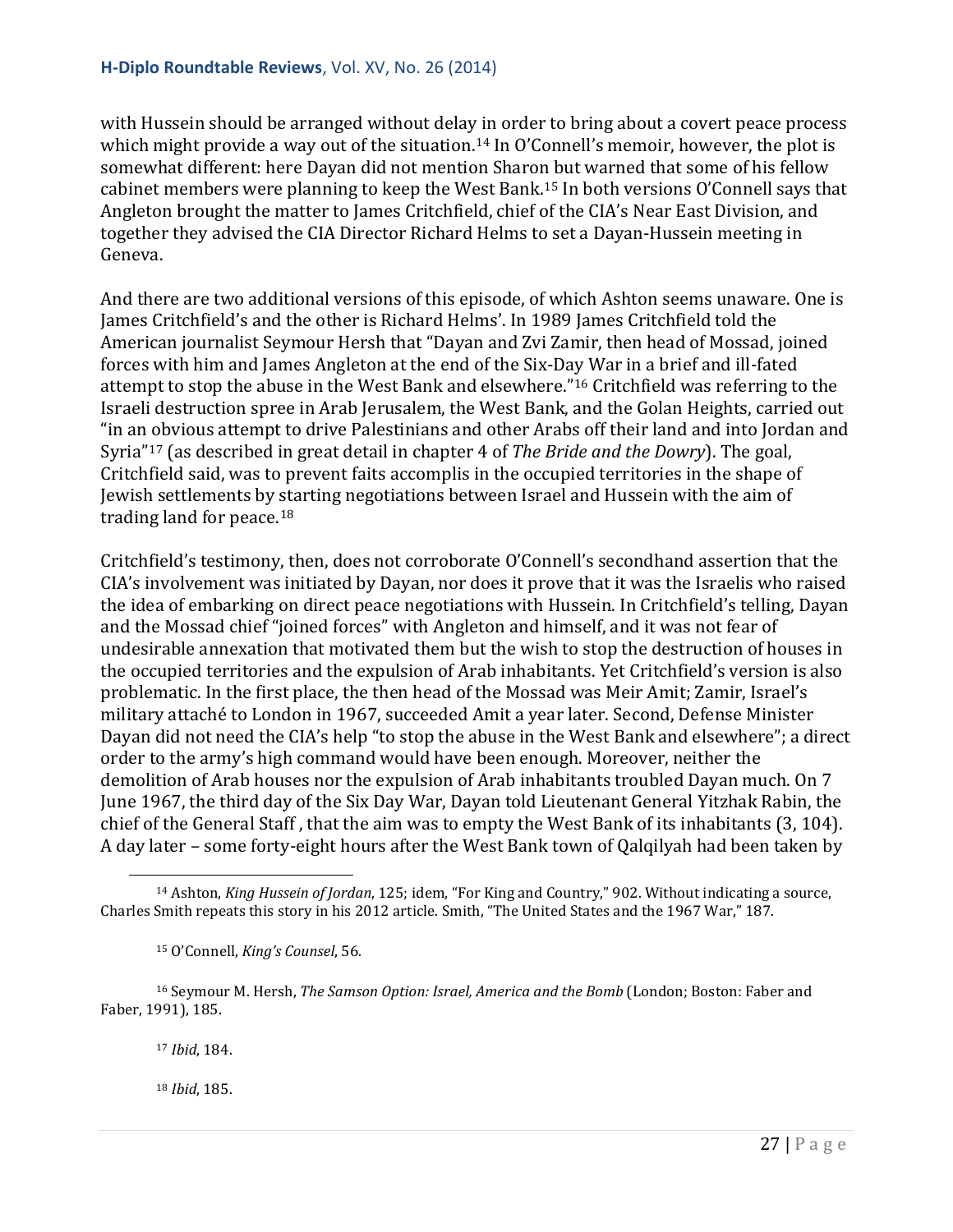Israeli forces – Dayan instructed Rabin "to lay into the houses of Qalqilyah" (105); consequently, more than 40 percent of Qalqilyah's dwellings – 850 houses – had been demolished by Israeli troops and many more had been badly damaged before the devastation was stopped by political intervention as a result of international outcry (107).

Richard Helms' narrative deviates even more from O'Connell's story.[19](#page-27-0) In his memoir, published in 2003, the former director of the CIA writes that immediately after the end of the war Critchfield and Angleton came to his office with "an imaginative proposal they had roughed out." At the time, Helms goes on, "our reporting led us to believe that Moshe Dayan … was anxious to 'undo the damage' caused by Jordan's intervention on the side of Egypt and Syria, and thought it much in Israel's interest to reestablish a stable relationship with Jordan. He also seemed to believe that an exchange with King Hussein in the existing circumstances might produce an accord of lasting value." Dayan, speculates Helms, "might have recognized an opportunity to build an anti-Soviet alliance of Israel and the conservative Arab states of Jordan and Saudi Arabia." Critchfield suggested that the CIA pass "this informal observation" to the White House and the State department. Helms agreed. However, Undersecretary of State Nicholas Katzenbach and the President's Special Consultant McGeorge Bundy, with whom Critchfield and Angleton met on the following morning, felt that "King Hussein was not prepared politically or legally for any such meeting." They said that the CIA should refrain from any follow-up discussions regarding this matter.[20](#page-27-1)

There are many discrepancies between Richard Helms' version and the others. First, Dayan did not contact the CIA requesting to arrange for him a personal meeting with Hussein, but it was the CIA's reporting that led the agency to conclude that Dayan wished an Israel-Hussein exchange. Second, Dayan was motivated not by fear of undesirable annexation of the West Bank or by his alleged desire to stop the destruction and expulsions there, but by apprehension of deepening Soviet penetration into the Middle East. Finally, no meeting between Hussein and Dayan or any other Israeli official was set in Geneva or elsewhere; according to the CIA director, the proposal to arrange such a rendezvous was killed within a day.

The fact that the four versions of the retired CIA men are mutually incompatible casts doubts on their reliability. Most important in the context of O'Connell's first version which appears in Ashton's *King Hussein of Jordan*, everything Dayan said in the aftermath of the Six Day War, either publically or in confidential forums, betrayed his resolve to retain the West Bank. As the minister in charge of the occupied territories between 1967 and 1974, he translated his words into action. In a television interview on 9 June 1967 Dayan asserted that Israel should keep

<span id="page-27-1"></span><span id="page-27-0"></span><sup>19</sup> Richard Helms, with William Hood, *A Look Over My Shoulder: A Life in the Central Intelligence Agency* (New York: Random House, 2003), 303-4. i<br>I

<sup>20</sup> *Ibid*.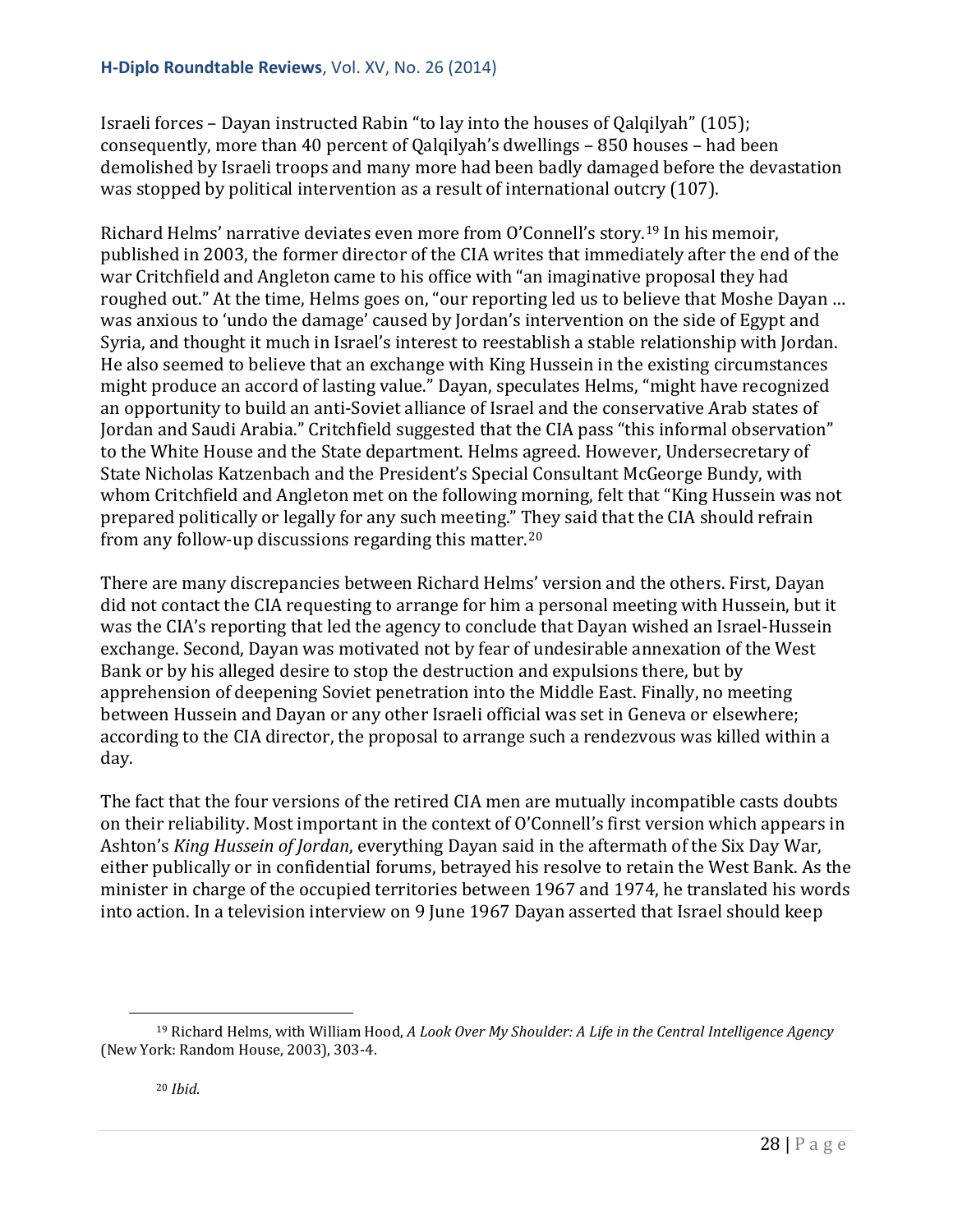#### **H-Diplo Roundtable Reviews**, Vol. XV, No. 26 (2014)

major portions of the conquered lands, including the West Bank (42).<sup>[21](#page-28-0)</sup> "I've never thought that the West Bank should be returned to Jordan," he said a few months before his death in 1981.[22](#page-28-1) A CIA analysis memorandum described Dayan in mid-July 1967 as "hardliner."[23](#page-28-2) In short, the notion that Dayan would approach the CIA in order to prevent the annexation of the West Bank by Israel is preposterous. It is also highly unlikely that Dayan would have tried to meet King Hussein behind the Prime Minister's back. Immediately after the war Eshkol decided that he alone should handle the covert contacts with the Arabs, notably King Hussein and the West Bank political elite. Dayan despised Eshkol, but at the same time he respected the hierarchy; such underhand dealings would have been out of character.

In *The Bride and the Dowry* I dismiss O'Connell's first version. In an endnote I point out that Ariel Sharon, a junior general in 1967, was in no position to bring about the annexation of the West Bank (310-11, n. 93). But what conclusively demonstrates the error of O'Connell's two versions as well as Critchfield's and Helms' are the Israeli documents listed in that endnote. These records reveal that the CIA was engaged in an effort to arrange a meeting between King Hussein and a high-level representative of the Israeli cabinet – not specifically Dayan – in Switzerland in late July, and that the rendezvous was eventually scuttled by the State Department (71-72). The records also show that the Mossad – whose chief answers directly to the Prime Minister – was involved in this effort, probably as a channel of communication with the CIA. The full story must await declassification of the pertinent American and Israeli records.

There are two overarching methodological conclusions that emerge from an extended discussion of this issue. One is that oral history testimonies should be handled with the greatest of care, let alone testimonies which are not firsthand accounts such as O'Connell's. The second conclusion is the necessity of using all accessible records of all parties involved and in all relevant languages.

Immediately after the war, and without CIA mediation, King Hussein and Israel resumed a secret face-to-face dialogue that the King had initiated in 1963. The first postwar encounter took place as early as 2 July 1967, three weeks after the hostilities had ended, when Hussein and Ya'acov Herzog met in London. During the period covered by my book (June 1967– February 1969) there were eighteen more meetings between the King or his confidants and senior Israeli officials, including Cabinet Ministers.<sup>[24](#page-28-3)</sup> The Israelis persistently refrained from disclosing their (nonexistent) peace terms. When they finally succumbed to American pressure and ostensibly talked substance, they presented the disingenuous Allon Plan which

<span id="page-28-0"></span><sup>21</sup> J. Y. Smith, "Dayan would keep major conquests," *Washington Post,* 12 June 1967, citing Dayan's prerecorded interview on NBC's *Meet the Press* (aired on 11 June). i<br>I

<sup>22</sup> *Sihot 'im Moshe Dayan* [Hebrew: Conversations with Moshe Dayan] (Ramat-Gan: Masadah, 1981), 54.

<sup>23</sup> *FRUS* 19, document 361.

<span id="page-28-3"></span><span id="page-28-2"></span><span id="page-28-1"></span><sup>24</sup> For the full list see Avi Shlaim, *Lion of Jordan: The Life of King Hussein in War and Peace* (London: Allen Lane, 2007), 652.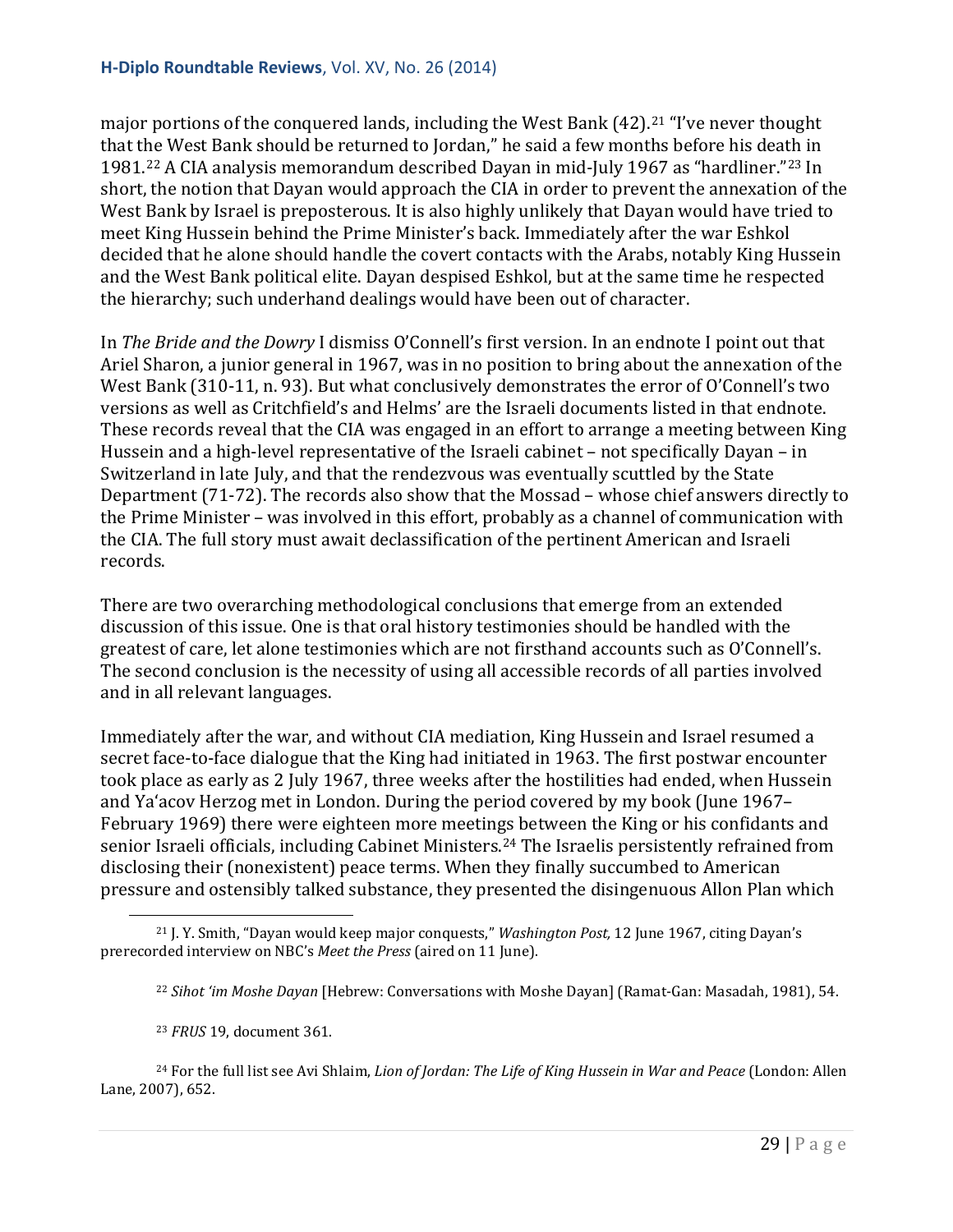had not been approved by the Cabinet and which Hussein had already rejected as "totally unacceptable." According to O'Connell, from May 1968 onward he received Jordanian notes detailing Hussein's discussions with Israeli envoys; he forwarded them to the director of the CIA who in turn summarized the reports for the President.[25](#page-29-0) None of these papers is accessible, but Israeli records are available. They include blow-by-blow accounts composed by Herzog who was present at all the meetings, and in some cases transcripts of the secretlyrecorded exchanges. These papers show that in no way could the Hussein-Israel contacts be defined as negotiations. The term "negotiations" used by Ashton to describe the Hussein-Israel dialogue is incorrect. In the words of Foreign Minister Eban, Israel was conducting "a futile discussion" with Jordan "which should last weeks and months" (247-48) so as to avoid bona fide negotiations.

Craig Daigle's review cites my relevant argument as follows: "Israeli leaders *missed* a 'historic opportunity' to diffuse the Palestinian problem … by rejecting peace overtures from moderate Arab leaders in the West Bank and Jordan" (my emphasis). This is not what I argue. My argument is that the Israelis "persistently and deliberately squandered every opportunity for a settlement" (284) because they refused to pay the territorial price for peace. Daigle's misrepresentation of my argument is just one indication of the careless way he read my book, and by no means the most significant one. Moreover, Daigle's review itself contains contradictory statements. For example, three paragraphs after praising *The Bride and the Dowry* for "[reshaping] our understanding of Israeli decision-making after the June War," he scolds: "[A]t virtually no point in this book is Israeli decision-making presented as reasonable."

A telling example of Daigle's selective reading is his treatment of my discussion of the Khartoum Arab Summit (29 August–1 September 1967). He mentions (twice) the "infamous" three "no's" included in the resolutions (no peace [*sulh*; i.e. reconciliation] with Israel, no recognition of Israel, no negotiations with Israel), but ignores the most important part of the Khartoum resolutions: for the first time in the history of the Arab-Israeli conflict, the Arab leaders – who before the war had called for "the final liquidation of Israel" – decided to employ political and diplomatic means rather than military ones in order to regain their lost lands (137). "Raz concludes that Israeli leaders 'refused to acknowledge the moderate tone' that emerged from the summit," Daigle writes without mentioning that my "conclusion" was in fact the view of U.S. President Lyndon Johnson, British Foreign Secretary George Brown, and many other contemporary world leaders who believed in the genuineness of the new mood of moderation displayed by the Arabs at Khartoum (137). Even Ya'acov Herzog, Eshkol's closest adviser (and a staunch supporter of settlement building in the occupied territories), "maintained that whatever the Israeli public interpretation of the Khartoum resolutions might be, they marked Arab progress toward peace" (138). For Daigle, who strives to show that my book is biased against Israel, the only relevant aspect of the Khartoum Summit is the three "no"s. It is thus worth noting that the three "no's" are implicitly included in UN Security

<span id="page-29-0"></span>i<br>I

<sup>25</sup> O'Connell, *King's Counsel*, 87-88; Ashton, "For King and Country," 903-4.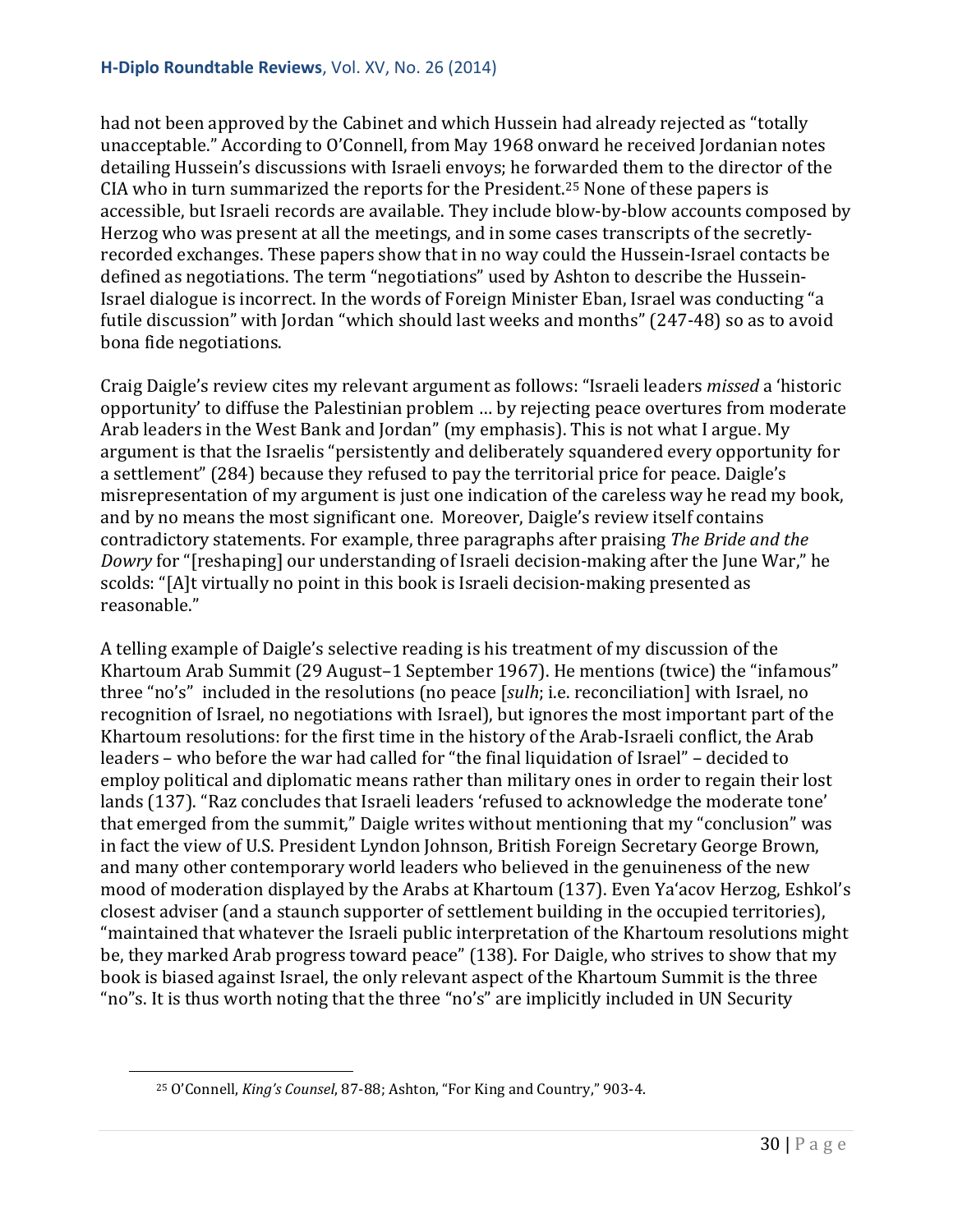Council Resolution 242 of 22 November 1967 which Israel accepted – as pointed out by Yitzhak Rabin when he was ambassador to Washington.[26](#page-30-0)

The three "no"s were used by Israel as a pretext to toughen its political position. In addition to two government decisions expressing the new uncompromising stance, the Cabinet agreed that henceforth Israel's official maps should include the Sinai Peninsula, the Gaza Strip, the Golan Heights, and the West Bank, whose combined size was more than three times the state's prewar area, and without featuring the prewar lines (139). Oddly, Daigle describes this move as "redrawing new maps of the West Bank." Another, more significant Israeli step in the wake of Khartoum was the launch of the illegal Jewish settlement project in the West Bank (in the Golan Heights, the first settlement had been established barely one month after the war). Nevertheless, Daigle suggests that because the Arabs refused to negotiate peace with Israel, "Israeli officials [may have] decided [that] there was little point to withdraw from the land." This speculative interpretation lacks a basis in the evidence. First, no one expected Israel to withdraw unilaterally, save the Arabs (with the exception of Jordan) and their supporters. Second, even before Khartoum the Israeli policy makers were unwilling the give up their territorial spoils of war (as mentioned above, the Israeli so-called "generous peace offer" to Egypt and Syria of 19 June was merely a diplomatic maneuver to win over the Americans; more on this below). Third, King Hussein of Jordan was eager to negotiate peace with Israel.

Hussein made his first peace overture on 12 July 1967, one month after the war had ended. He was talking about a peace settlement with Israel which would include exchange of diplomatic representatives. Through the Americans and the British, Hussein asked Israel for its peace terms. Secretary of State Rusk viewed Hussein's move as "a major act of courage" that "offers the first important breakthrough toward peace ..." (68).<sup>[27](#page-30-1)</sup> But Israel responded evasively, thereby compelling Hussein to shelve his peace initiative (65-73). There is not a single word about the affair in Daigle's review. Instead, Daigle heralds three quotations from President Johnson (June 1967), Undersecretary of State Nicholas Katzenbach (late June 1967), and a CIA memorandum (13 July 1967), to argue that Washington "did not have any grand expectations that a settlement would emerge from the negotiations with either the Palestinians or the Jordanians."

The passage relating to Johnson is particularly instructive. Daigle writes:

[On] June 19, … on the same day the Israeli Cabinet voted to annex the Jordanian sector of Jerusalem, President Johnson made it clear to Soviet Premier Alexi Kosygin during a meeting at Glassboro, New Jersey that it was not enough for the Arabs and the Soviets to say "remove the troops;" the Arabs were going to have to demonstrate their commitment to peace.

<span id="page-30-1"></span><span id="page-30-0"></span><sup>26</sup> Rabin's comments in minutes, Knesset Foreign Affairs and Security Committee, 29 June 1970, G/16707/8, ISA. i<br>I

<sup>27</sup> *FRUS* 19, document 360.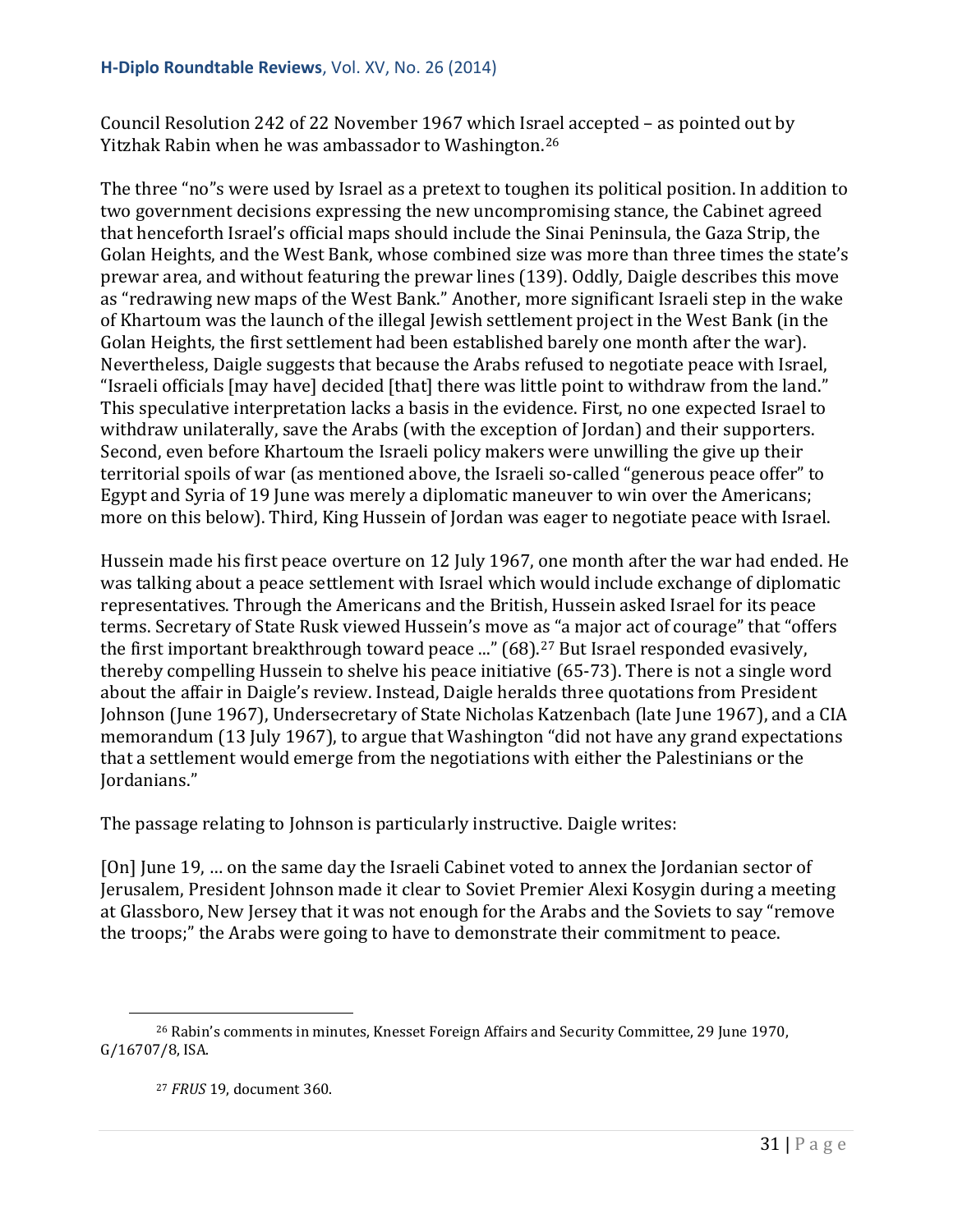#### **H-Diplo Roundtable Reviews**, Vol. XV, No. 26 (2014)

As we have just seen, King Hussein did demonstrate his commitment to peace. Second, the decision to annex the Jordanian sector of Jerusalem was made by the Israeli Cabinet on 11 June (53), not the 19th. Third, the Johnson-Kosygin exchange at Glassboro took place on 25 June, not the 19th – as clearly indicated in the first line of Daigle's source. These errors speak to the haphazard nature of Daigle's review.

In the concluding chapter of *The Bride and the Dowry* I assert that "[t]he unavowed controlling consideration of the [Israeli] government was the desire to retain as many of the occupied lands as possible with as few Arab inhabitants as possible" (266). This assertion is robustly based on the historical evidence. Daigle, however, regards it as "chastisement," although he does not explain what is wrong about this statement. Is it not true? If not, what was the purpose of Jewish settlement building in the occupied territories? And what was the reason for facilitating the exodus of some 200,000 Palestinians from the West Bank and the Gaza Strip during the June War and immediately afterwards, encouraging Arab emigration in the months and years that followed, and denying the return of the displaced Arabs to their homes? Chapter 4, which Daigle totally ignores, offers an explanation which corroborates the "chastising" citation: "Israel's decision makers, divided as they were on almost every issue, subscribed to one shared guideline: it would be most advantageous to have as few Arab inhabitants as possible in the occupied territories in general and in the Gaza Strip … in particular" (124). As the reference reveals (330, n. 134), these are the words of Major General (ret.) Shlomo Gazit, who handled the occupied territories on behalf of Dayan between 1967 and 1974. In December 1967 Eshkol's private secretary informed the Israeli ambassador in Washington that within the Cabinet the viewpoint had been growing stronger over time that retaining as much of the occupied territories as possible was imperative on historical and security grounds (184). Were General Gazit and the Prime Minister's private secretary also chastisers?

Similarly, Daigle objects to my critical characterization of Israeli decision-making. I describe the Eshkol government and the Prime Minister himself as indecisive; "Israel," I argue, "chronically suffered from the lack of long-range thinking, coherent strategy, and systematic decision making; crucial decisions were often taken on a whim or a hunch" (266). In this respect Israel has not changed much since the late 1960s. As indicated in the book, this was the conclusion of Israel's State Comptroller whose Annual Report for 2002 included 105-pagelong "scathing analysis of the government's decision-making process over the years" (347, n. 58). Abba Eban, who was a member of the Eshkol and Meir governments, conceded in a published interview (*ibid*) that criticism of the Israeli Cabinet's decision-making was justified.[28](#page-31-0) For Daigle, however, this well-founded characterization of the Eshkol government and its poor decision-making mechanism is a result of my "caustic and biting views" that "often lead [me] to dismiss alternative views of events."

<span id="page-31-0"></span><sup>28</sup> Avi Shlaim, "Interview with Abba Eban, 11 March 1976," *Israel Studies* 8, no. 1 (2003), 170. In a press interview in 1977, Major General (ret.) Aharon Yariv, former Military Intelligence chief (1964-1972) and Cabinet Minister (1974-1975), called for a major reform in the Israeli government's decision-making system. "Everything we do here is improvisation," he said. Quoted in Amos Gilboa, *Mar Modi'in: Aharaleh, Aluf Aharon Yariv, Head of Aman* [Hebrew: Mr. Intelligence: Aharaleh, General Aharon Yariv, Head of Military Intelligence] (Tel Aviv: Yediot Ahronot – Sifrei Hemed, 2013), 691. i<br>I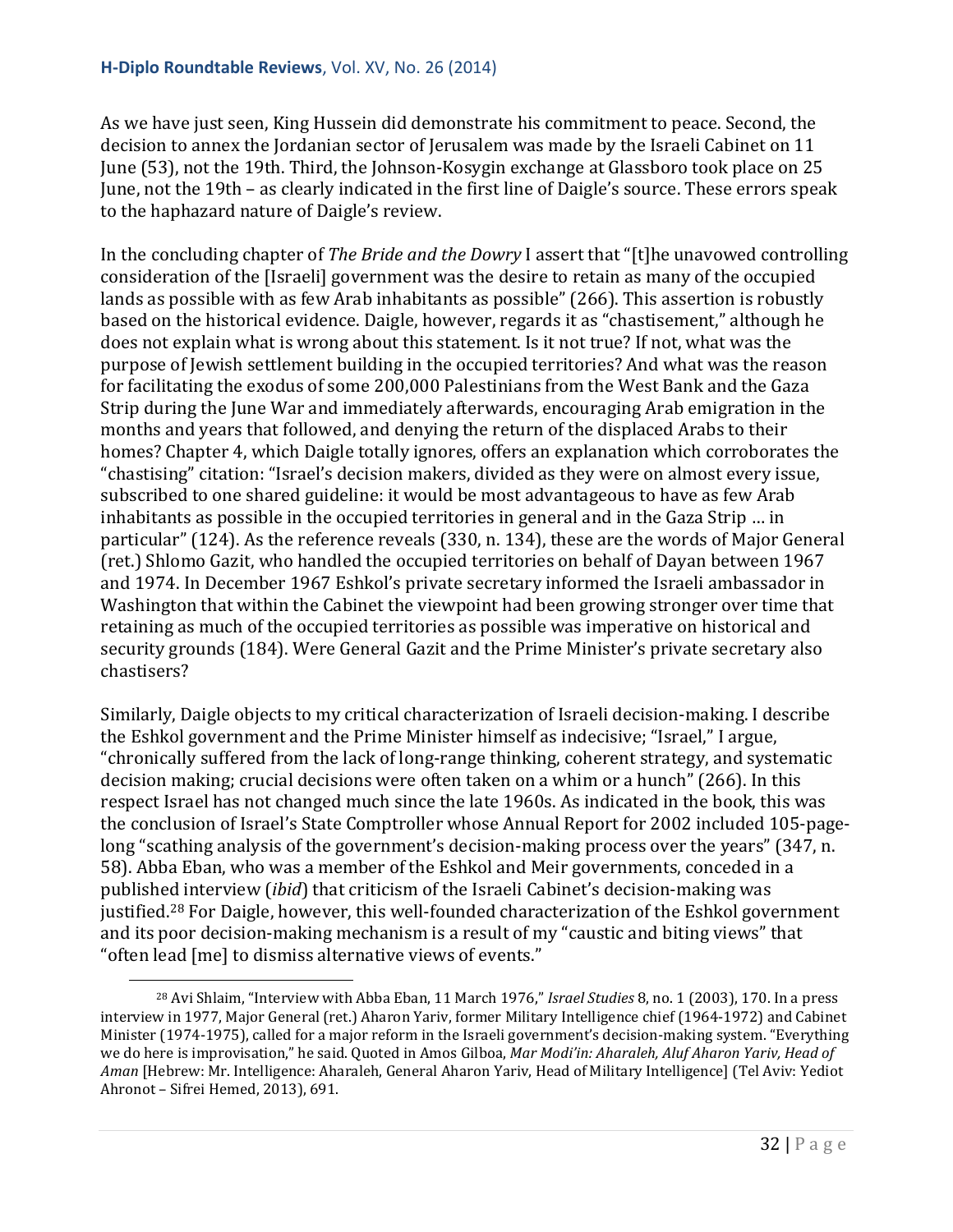Daigle provides two examples to make his case regarding the latter point. The first deals with the Israeli attitude toward the "Palestinian option." He writes:

[Raz] does not leave room for the possibility that Israeli leaders may have determined that the Palestinian leadership in the West Bank was incapable of delivering on such agreements or that Israeli officials may not have been convinced these 'notables' actually spoke for the Palestinian people.

But here is what I say in chapter 1 of *The Bride and the Dowry*:

A student of the Arab-Israeli conflict may wonder whether the Palestinian leadership in the West Bank was capable of delivering on its intentions. … [T]he Israelis had every reason to ask this question before entering into any negotiations with the Palestinians under their rule. But there was a more burning question to be answered by Israel first: did it really want the Palestinians to deliver? The answer was far from unequivocal. (37)

Ensuing chapters show that the Israeli policy makers did not want the West Bank leadership to deliver. The Israelis never seriously considered the "Palestinian option," and this fact alone renders Daigle's comment irrelevant. Moreover, following the unilateral annexation of Arab Jerusalem in late June 1967, the majority of the West Bank political elite abandoned the idea of a separate settlement with Israel, and advocated instead a Jordanian-Israeli accord – the "Jordanian option" – something that the Israelis equally loathed.

Daigle's second example deals with Israel's "generous peace offer" of 19 June 1967 that was never offered. Here Daigle raises a valid question: "if … the Israelis were determined to retain as much Arab territory as possible, why does this only apply to the West Bank, Gaza, and [Arab] Jerusalem?" The answer is that quite a few among the Cabinet members – notably Menachem Begin – felt a religiously-motivated and emotional attachment to what they considered part of the Promised Land. Psychologically, they were unable to allow the adoption of a resolution suggesting the return of parts of *Eretz Yisrael*, or the Land of Israel, to Arab rule, even if this was merely a political exercise. Prime Minister Eshkol had difficulty explaining why he harbored a "great desire" to keep the Gaza Strip. "[P]erhaps because of Samson and Delilah," he said in a party forum during the war.<sup>[29](#page-32-0)</sup> Furthermore, Israel's ostensible largess toward Egypt and Syria was not so generous. The Cabinet resolution of 19 June states that peace treaties should be "based on the international border and the security needs of Israel" – a formulation intended to allow Israel to keep parts of the Sinai Peninsula and the Golan Heights (45).<sup>[30](#page-32-1)</sup> The discussion of the 19 June resolution affair occupies four and a half pages in the book, and it is the subject of my 12,300-word-long article to which Daigle refers in a footnote. Both the book and the article provide evidence that the substance of the

<span id="page-32-1"></span><span id="page-32-0"></span><sup>29</sup> Gershom Gorenberg, *The Accidental Empire: Israel and the Birth of the Settlements, 1967-1977* (New York: Times Books, 2006), 46. i<br>I

<sup>30</sup> Raz, "The Generous Peace Offer that was Never Offered," 88.